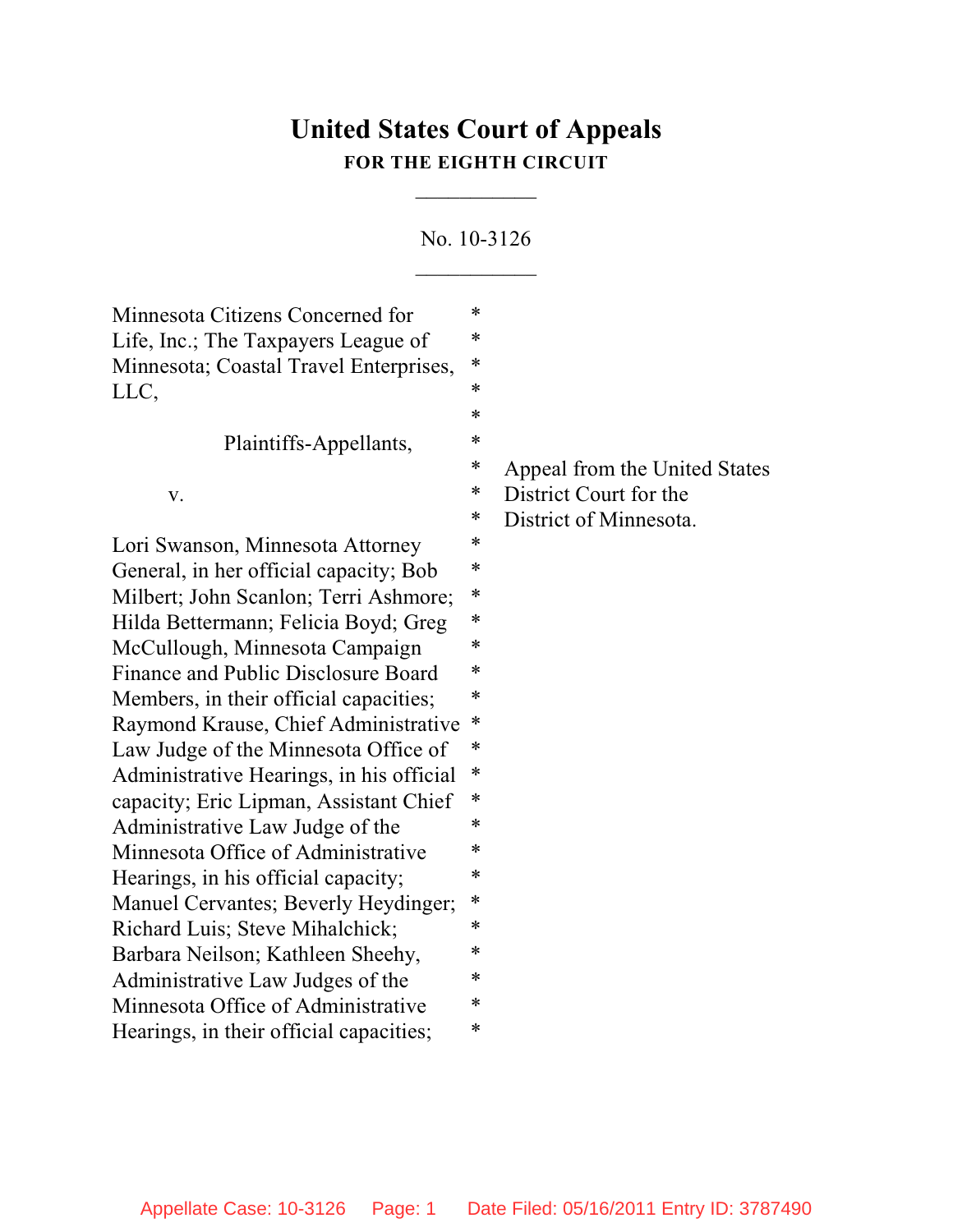Michael Freeman, Hennepin County  $*$ Attorney, in his official capacity,  $*$ \* Defendants-Appellees. \*  $\ast$ \* Campaign Legal Center; Democracy \* 21; and The Brennan Center for Justice, \* NYU School of Law, \* Amici on Behalf of Appellee.  $*$ 

> Submitted: January 11, 2011 Filed: May 16, 2011

 $\frac{1}{2}$ 

 $\overline{\phantom{a}}$ 

 $\frac{1}{2}$ 

Before RILEY, Chief Judge, BYE and MELLOY, Circuit Judges.

MELLOY, Circuit Judge.

Minnesota Citizens Concerned for Life, Inc., The Taxpayers League of Minnesota, and Coastal Travel Enterprises, LLC, (collectively "MinnesotaCitizens") are Minnesota corporations challenging several provisions of Minnesota's corporate election laws. Specifically, Minnesota Citizens seeks to invalidate (1) Minnesota's ban on corporations making direct contributions to candidates and political parties and (2) Minnesota's regulation of how corporations may make independent expenditures, as defined in the next section. Minnesota Citizens brings this challenge in response to the Supreme Court's recent decision in Citizens United v. Federal Election Commission, 130 S. Ct. 876 (2010). At the outset of the proceeding below,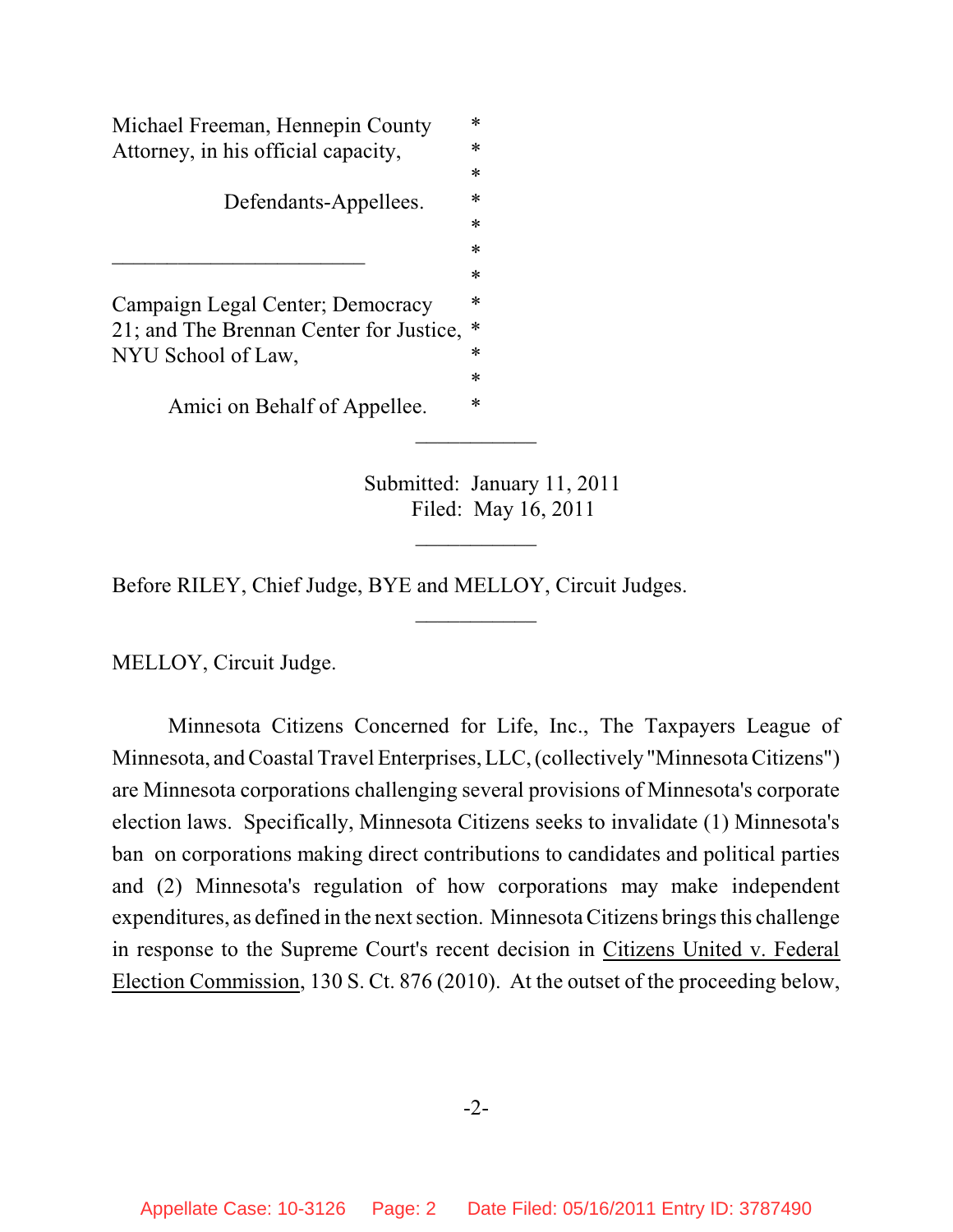Minnesota Citizens moved for a preliminary injunction. The district court<sup>1</sup> denied the motion, and Minnesota Citizens appeals this denial. We affirm.

I.

The First Amendment provides in part that "Congress shall make no law . . . abridging the freedom of speech." Interpreting this provision, the Supreme Court in Citizens United overruled its prior precedent and held that the government may not ban corporations from making independent expenditures, that is, "political speech presented to the electorate that is not coordinated with a candidate," advocating the election or defeat of a candidate. 130 S. Ct. at 910, 913. The Supreme Court further held that the government may not force corporations wishing to make independent expenditures to speak through "separate segregated fund[s]," known as political action committees ("PACs"), at least where the PACs are "separate association[s] from the corporation" and where the PACs are subject to "burdensome" regulations. Id. at 897. The Supreme Court, however, upheld a federal disclaimer and disclosure law at issue and did not expressly overrule its prior precedent allowing the government to prohibit direct corporate contributionsto candidates and other entities, like political parties, that work in conjunction with candidates. Id. at 886, 917.

In response, Minnesota amended portions of its election laws. Minnesota retained a longstanding prohibition on direct corporate contributions to candidates and affiliated entities. Minn. Stat. § 211B.15, subdiv. 2. At most, according to Minnesota Citizens, Minnesota permits corporations to establish conduit funds to which others may contribute. See id. subdiv. 16. In contrast, Minnesota amended its regulations on corporate independent expenditures and created two means by

<sup>&</sup>lt;sup>1</sup> The Honorable Donovan W. Frank, United States District Judge for the District of Minnesota.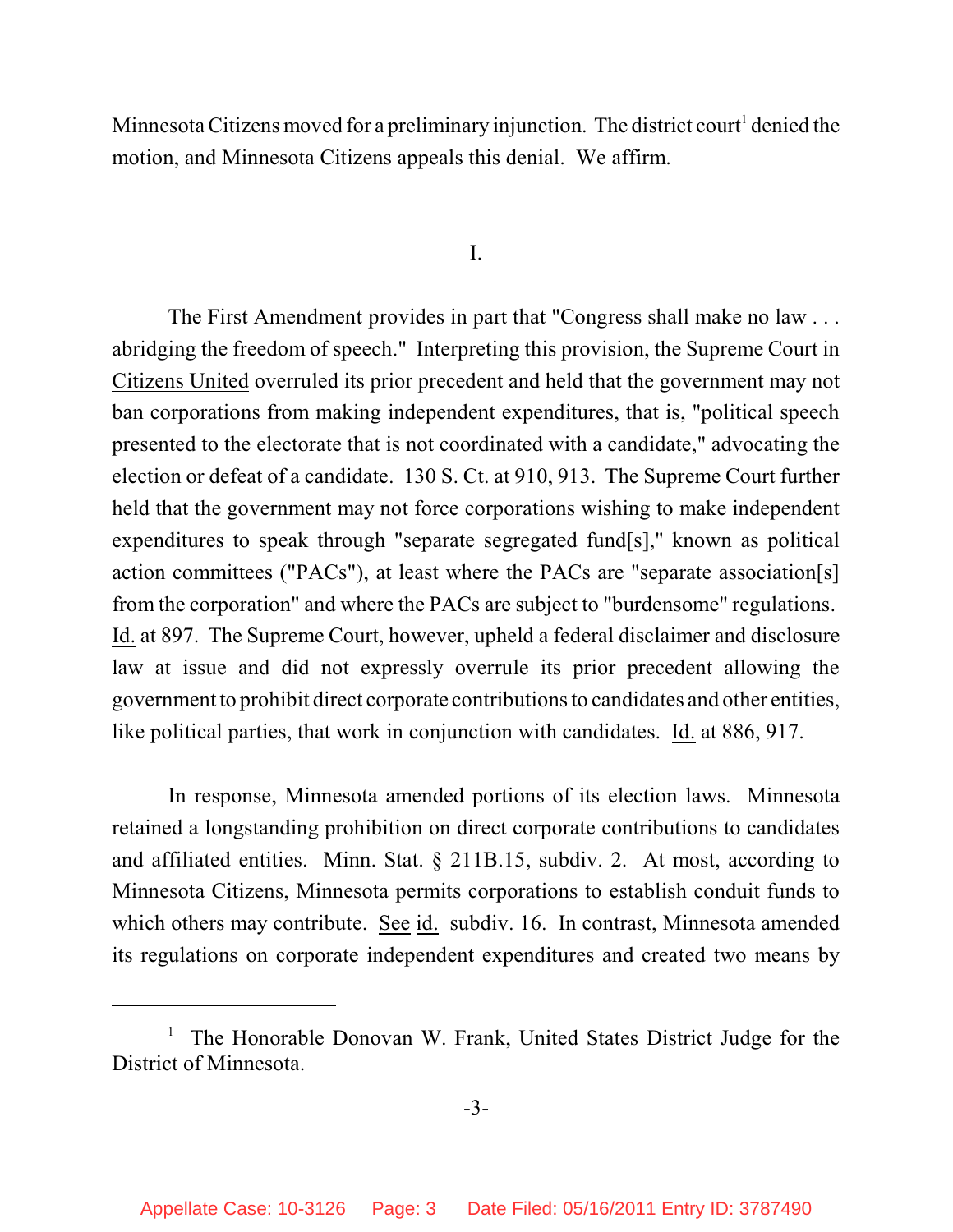which corporations could make such expenditures. Id., subdiv. 3; Minn. Stat. § 10A.12, subdiv. 1a. Minnesota first defined an independent expenditure as:

an expenditure expressly advocating the election or defeat of a clearly identified candidate, if the expenditure is made without the express or implied consent, authorization, or cooperation of, and not in concert with or at the request or suggestion of, any candidate or any candidate's principal campaign committee or agent.

Minn Stat. § 10A.01, subdiv. 18. Minnesota then required corporations wishing to make such expenditures to either "form[] and register[] an independent expenditure political fund if the expenditure is in excess of \$100 or [contribute to an] existing independent expenditure political committee or political fund." Id.  $\S$  10A.12, subdiv. 1a; see also Minn. Stat. § 211B.15, subdiv. 3.

If a corporation chooses to establish a political fund, then the corporation and its political fund are subject to a series of statutory requirements. Under the revised Minnesota law, the corporation must first appoint a treasurer for the political fund, and the treasurer must then register the fund within fourteen days by filling out a twopage form disclosing, among other things, a listing of all of the fund's depositories and the names and addresses of the fund, treasurer, and any deputy treasurers. Id. §§ 10A.12, subdiv. 3, 10A.14, subdivs. 1, 2. The political fund must also segregate its funds from any other funds. Id. § 10A.12, subdiv. 2. If a corporation is the sole donor to its fund, a corporation can segregate funds with an internal bookkeeping device, such as a spreadsheet. Once established, the political fund must further file periodic, detailed reports. As the district court explained:

The fund must file five reports during a general-election year and one report during a non-general-election year. Minn. Stat. § 10A.20. The report must disclose the amount of liquid assets at the beginning of a reporting period; the name and address of each individual or association whose contributions within the year exceed \$100; the amount and date

-4-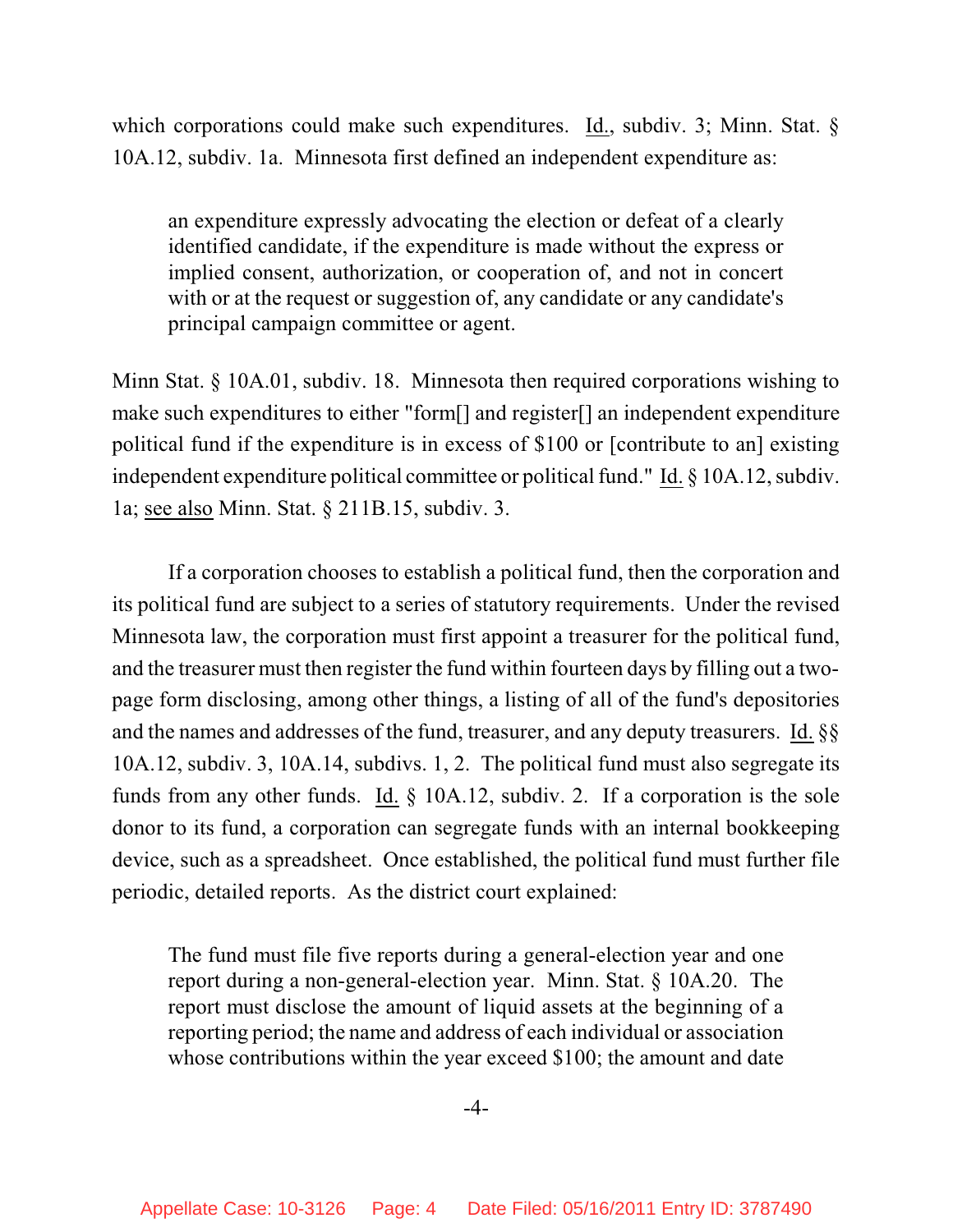of such contributions; the sum of contributions during the reporting period; each loan made or received that exceeds \$100; the name and address of the lender; receipts over \$100 during the reporting period not otherwise listed; the sum of those receipts; the name and address of each individual or association to whom the reporting entity made expenditures within the year exceeding \$100; the sum of all expenditures made by the reporting entity during the reporting period; the name and address of each political committee, political fund, principal campaign committee, or party unit to which contributions in excess of \$100 were made; the sum of all contributions; the amount and nature of any advance of credit incurred; the name and address of each individual or association to whom noncampaign disbursements have been made that aggregate in excess of \$100 and the purpose of each noncampaign disbursement; the sumof all noncampaign disbursements; and the name and address of a nonprofit corporation that provides administrative assistance to the political committee or political fund. Minn. Stat. § 10A.20.

Moreover, the treasurer for a political fund must keep certain records and make them available for an audit. Id. § 10A.13. Finally, if a political fund wants to dissolve, then it must settle its debts, dispose of its remaining assets, and file a termination report. Id. § 10A.24. One method in which a political fund can dispose of its assets is by returning contributions to their sources. Id.  $\S 211B.12$ ;  $\S 10A.01$ , subdiv. 26(2).

If, on the other hand, a corporation chooses to contribute to an existing political fund, then the corporation is subject to fewer statutory requirements. A for-profit corporation need only provide its name and address for contributions made from its general treasury. A non-profit corporation, by contrast, would also need to disclose information regarding the underlying source of the contribution if the corporation contributed more than \$5,000 to a political fund or committee. Similarly, a corporation that solicits and receives contributions for a political fund must disclose the source of the contributions.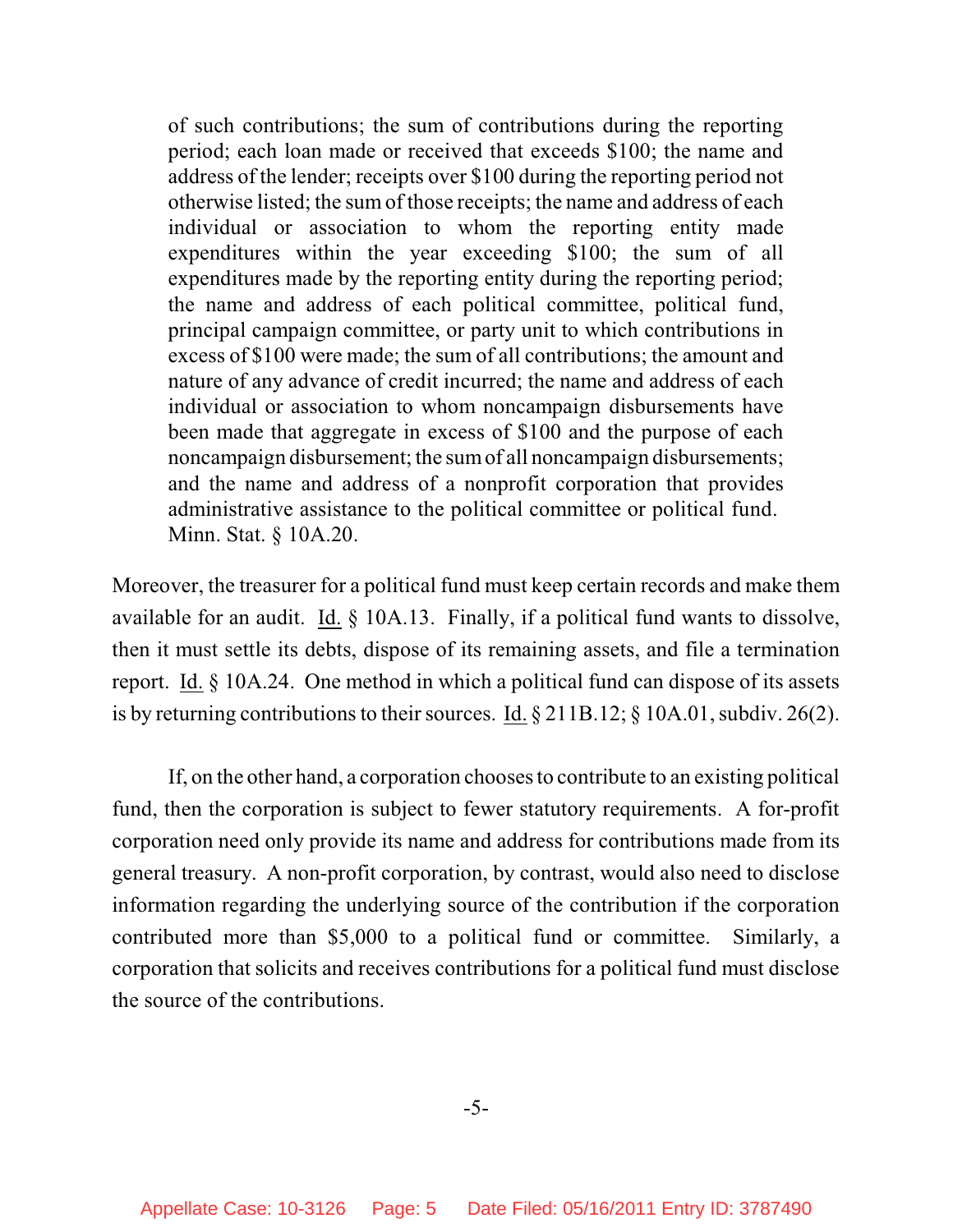In this case, appellants are three Minnesota corporations seeking to advance their respective social and commercial interests. Minnesota Citizens Concerned for Life is a non-profit corporation seeking to "secure protections for innocent human life from conception until natural death through effective education, legislation, and political action." The Taxpayer League of Minnesota is a non-profit corporation advocating for "lower taxes, limited government, and full empowerment oftaxpaying citizens." Finally, Coastal Travel Enterprises, LLC, is a for-profit, limited-liability corporation that provides "retail travel industry services." Each corporation existsfor a purpose other than nominating or electing specific candidates, but each corporation wishes to make independent expenditures and to contribute directly to candidates and political parties.<sup>2</sup> The companies filed suit to enjoin Minnesota elections laws on independent expenditures and corporate contributions to candidates and political parties and moved for a preliminary injunction. The district court denied the motion to enjoin primarily because the corporations failed to show a "likelihood of success." This appeal followed.

## II.

Minnesota Citizens argues that the district court erred in failing to grant a preliminary injunction. According to Minnesota Citizens, it is likely to prevail on the merits with respect to the issue of corporate independent expenditures because Minnesota regulates such expenditures in a manner Citizens United prohibits. Minnesota Citizens maintains that Minnesota effectively retained its ban on corporate independent expenditures by requiring corporations to use separate entities—i.e., political funds—to speak and by imposing "burdensome" regulations on political funds similar to those that the Supreme Court found to constitute a de facto ban in

 $2$  If the "major purpose" of the corporations were to "influence the nomination or election of a candidate or to promote or defeat a ballot question," then Minnesota law would require the corporations to register as political action committees. Minn. Stat. § 10A.01, subdiv. 27.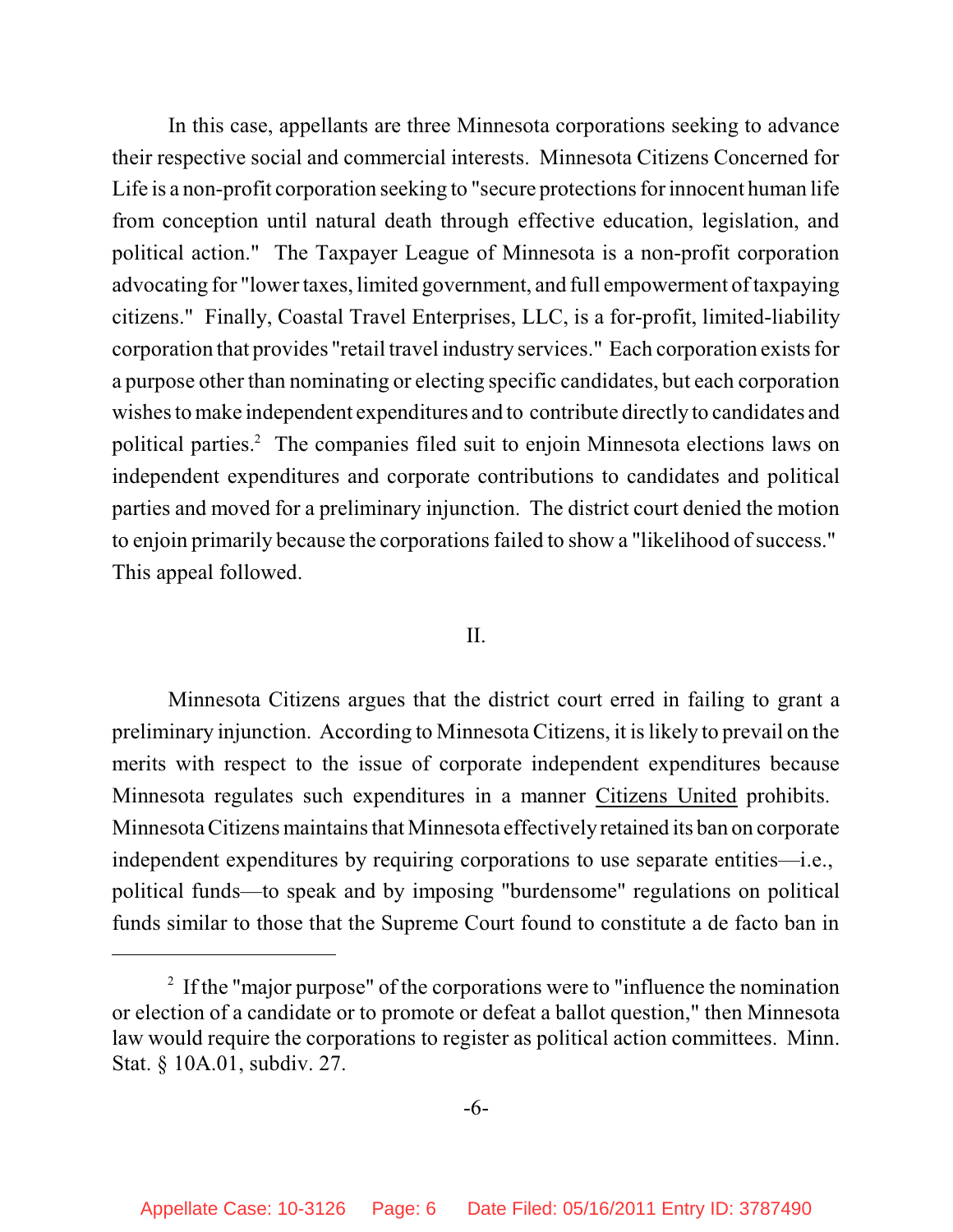Citizens United. Minnesota Citizens also argues that it is likely to prevail on the issue of direct corporate contributions because Citizens United broadly holds that the First Amendment proscribes any governmental ban on corporate political speech. Minnesota Citizens alternatively asserts that prior Supreme Court precedent, when properly interpreted, allows the government to limit direct contributionsto candidates and affiliated entities only when corporations have another means of speaking, which Minnesota Citizens does not have because Minnesota functionally banned all forms of direct corporate contributions. Moreover, Minnesota Citizens claims that Minnesota's disputed election laws are not properly tailored in light of the constitutionally heightened level ofscrutiny. Finally, Minnesota Citizens argues that it satisfied the remaining requirements for issuing an injunction. We disagree and address each of Minnesota Citizens's arguments in turn.

When evaluating whether to issue a preliminary injunction, a court should consider four factors: (1) the probability that the movant will succeed on the merits; (2) the threat of irreparable harm to the movant; (3) the state of balance between this harm and the injury that granting the injunction will inflict on other parties; and (4) the public interest. Dataphase Sys., Inc. v. C L Sys., Inc., 640 F.2d 109, 114 (8th Cir. 1981). A party seeking to challenge the validity of a duly enacted state statute must meet a more rigorous standard of success, however, and show that it is "likely to prevail on the merits" because of the deference owed to laws which are the product of the democratic process. Planned Parenthood Minn., N.D., S.D. v. Rounds, 530 F.3d 724, 733 (8th Cir. 2008). Nevertheless, as to the merits of a specific issue, "the burdens at the preliminary injunction stage track the burdens at trial." Gonzales v. O Centro Espirita Beneficente Uniao do Vegetal, 546 U.S. 418, 429 (2006). Additionally, a court's determination regarding the ability of a moving party to prevail will often be determinative of the matter, especially in First Amendment cases where a party is seeking to enjoin a law that restricts speech. Phelps-Roper v. Nixon, 545 F.3d 685, 690 (8th Cir. 2008); see also Planned Parenthood, 530 F.3d at 732 ("If the party with the burden of proof makes a threshold showing that it is likely to prevail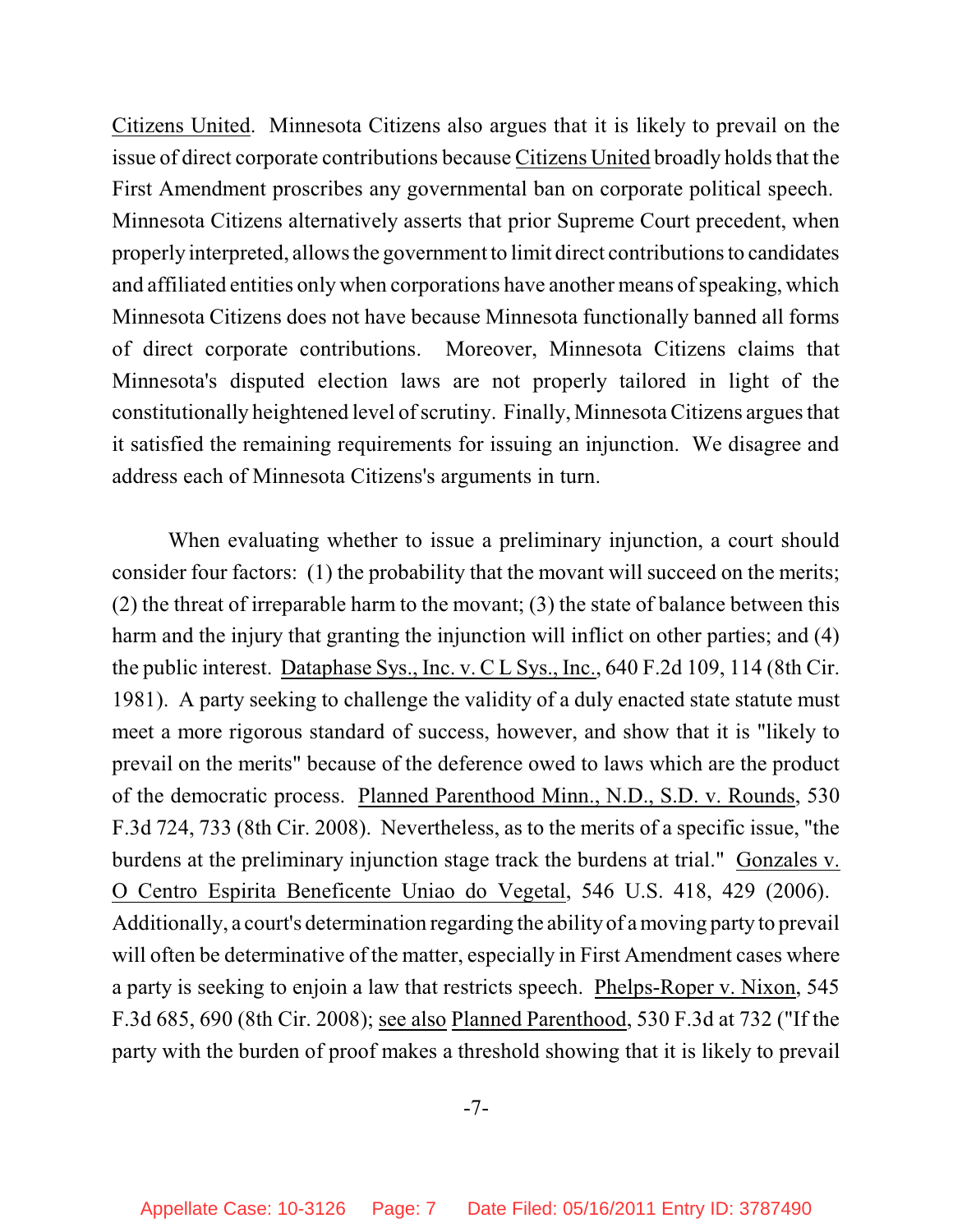on the merits, the district court should then proceed to weigh the other Dataphase factors."). Finally, we review the denial of a preliminary injunction for an abuse of discretion, which may occur when "the district court rests its conclusion on clearly erroneous factual findings or erroneous legal conclusions." Planned Parenthood, 530 F.3d at 733 (internal quotation marks omitted).

#### A.

MinnesotaCitizens first argues that Minnesota impermissibly preserved its ban on corporate independent expenditures when amending its election laws. Minnesota Citizens asserts that Minnesota still bans corporations from making independent expenditures because corporations can only contribute to political funds, which are separate entities. This runs afoul of the Supreme Court's "clear" holding in Citizens United, which, according to Minnesota Citizens, mandates that "corporations must be allowed to make their own, general-fund independent expenditures." Minnesota Citizens alternatively argues Minnesota's extensive regulation of political funds serves as a de facto ban even if a corporation could theoretically speak through a political fund. For support, Minnesota Citizens argues the regulations Minnesota imposes are materially indistinguishable from the PAC regulations the Supreme Court found to be unconstitutionally burdensome in Citizens United. Minnesota Citizens specifically takes issue with Minnesota's requirement of periodic reports, segregated funds, and the appointment of a treasurer. We disagree, finding that Minnesota's provisions on corporate independent expenditures are similar in purpose and effect to the disclosure laws that the Supreme Court upheld in Citizens United.

To address Minnesota Citizen's arguments, we first turn to the Supreme Court's decision in Citizens United. In Citizens United, the Supreme Court considered the constitutionality of a federal law that prohibited "corporations and unions from using their general treasury funds to make independent expenditures for speech defined as

-8-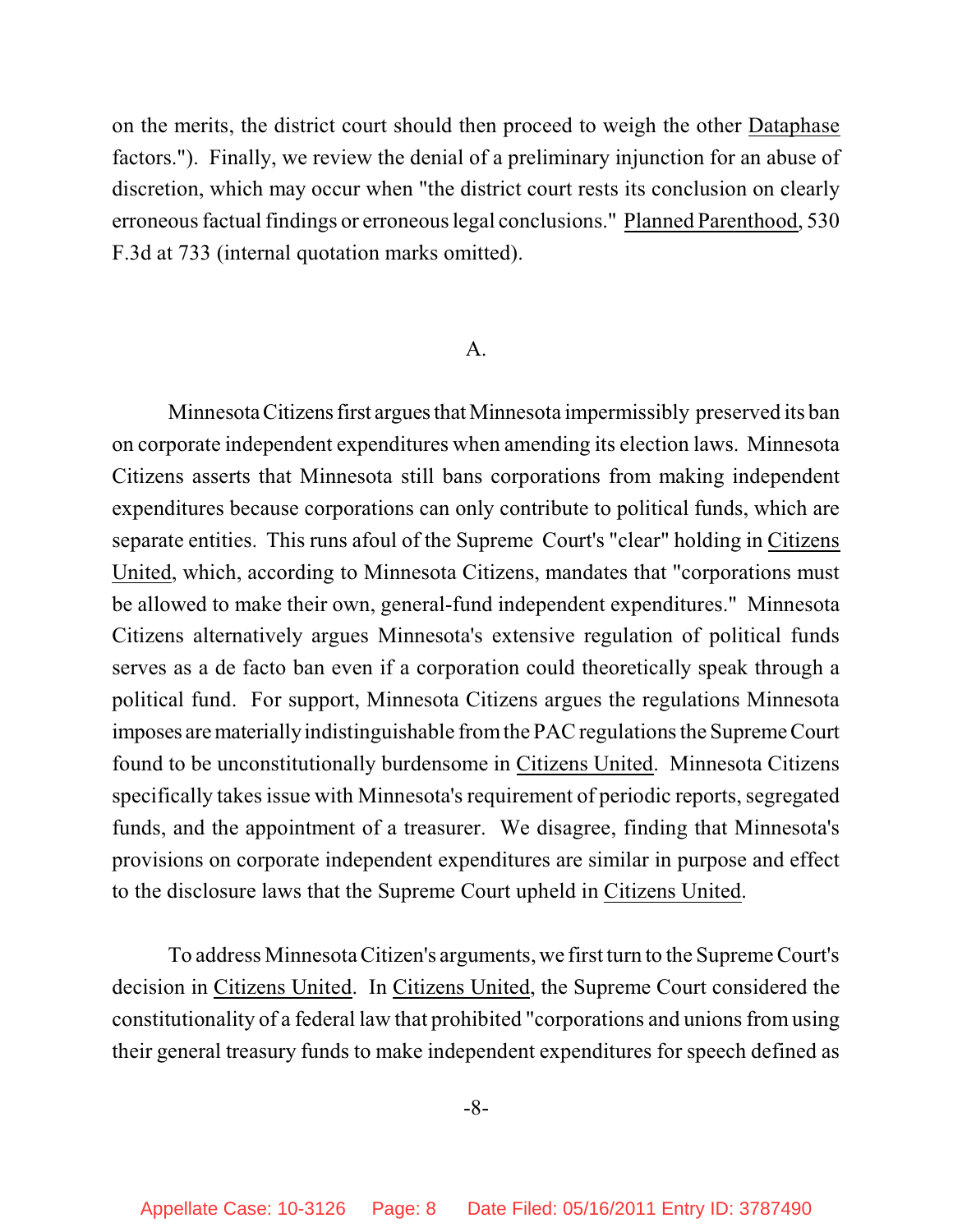an 'electioneering communication' or for speech expressly advocating the election or defeat of a candidate."<sup>3</sup> 130 S. Ct. at 886 (quoting 2 U.S.C.  $\S$  441b). Related provisions of federal law, though, permitted corporations and unionsto establish and administer "separate segregated fund[s] (known as . . . political action committee[s], or PAC[s]) for these purposes," but limited "moneys received by the segregated fund[s]... to donations from stockholders and employees of the corporation[s] or, in the case of unions, members of the union[s]." Id. at 887–88 (citation omitted) (internal quotation marks omitted). TheCourt further considered the constitutionality of a federal disclaimer law and a federal disclosure law. The disclosure law is most relevant and mandated in part that:

any person who spends more than \$10,000 on electioneering communications within a calendar year must file a disclosure statement with the [Federal Election Commission]. That statement must identify the person making the expenditure, the amount of the expenditure, the election to which the communication was directed, and the names of certain contributors.

Id. at 914 (citing 2 U.S.C. § 424(f)). Finally, the Supreme Court considered these laws in the context of a non-profit corporation that wished to release a film critical of then-Senator Hillary Clinton, who was a candidate for the 2008 Democratic presidential primary, and wished to do so without complying with the applicable federal disclaimer or disclosure laws. Id. at 887, 913.

In resolving the case, the Supreme Court struck down § 441b's restrictions on corporate independent expenditures but upheld the federal disclaimer and disclosure

<sup>&</sup>lt;sup>3</sup> Federal law defines an electioneering communication as any publicly available "broadcast, cable, or satellite communication that refers to a clearly identified candidate for Federal office and is made within 30 days of a primary or 60 days of a general election." Citizens United, 130 S. Ct. at 887 (internal quotation marks omitted).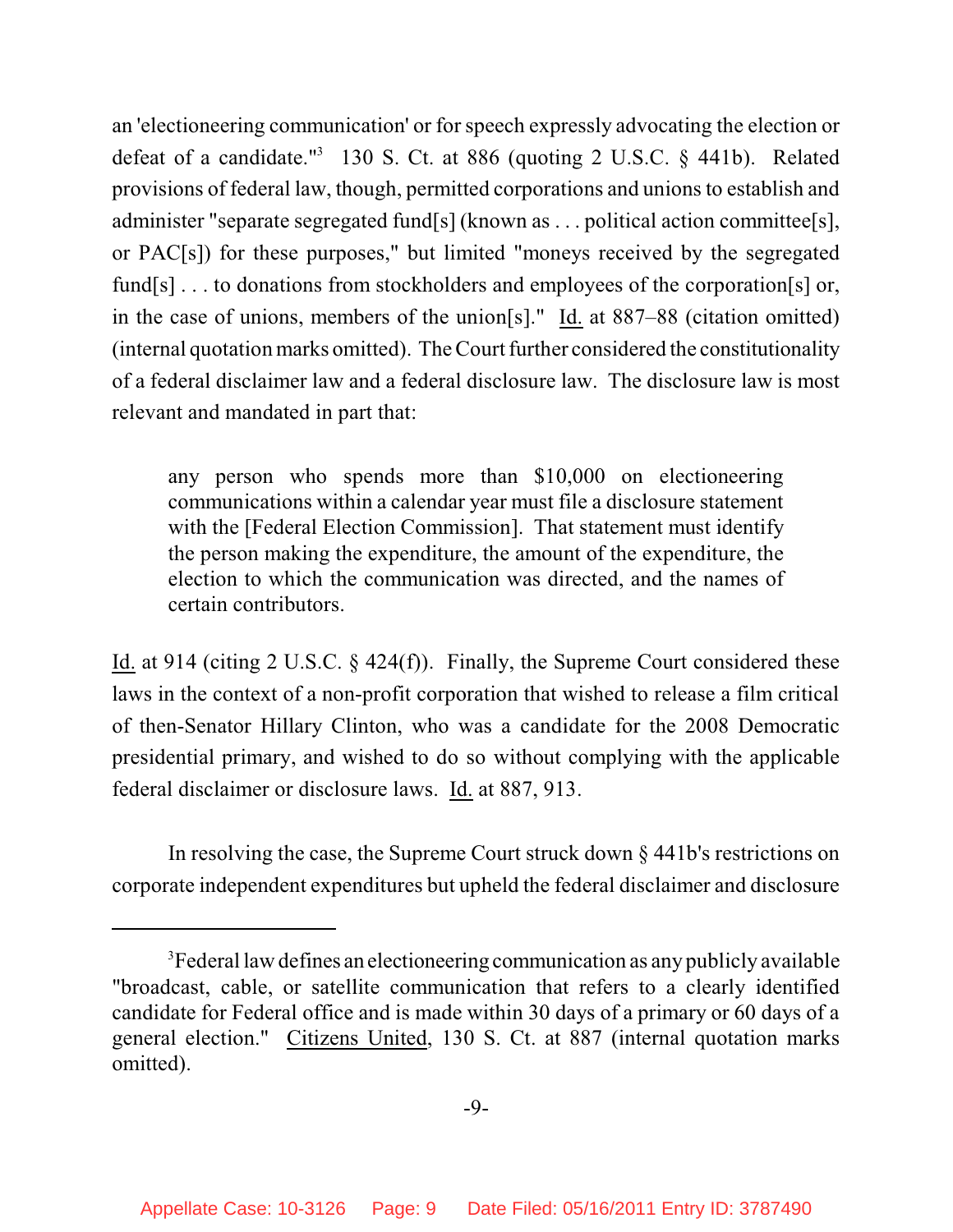laws, stating: "The Government may regulate corporate political speech through disclaimer and disclosure requirements, but it may not suppress that speech altogether." Id. at 886. More specifically, the Court held that corporations have a First Amendment right to make independent expenditures; any governmental ban on corporate independent expenditures will trigger the highest level of constitutional scrutiny, namely "strict scrutiny"; and "[n]o sufficient governmental interest" exists to justify a ban under this constitutionally heightened level of scrutiny. Id. at 897–913. The Court then proceeded to strike down § 441b as an impermissible ban on independent expenditures by corporations, despite the ability of corporations to form PACs under § 441b. Id. This is because such PACs are separate entities from their founding corporations and burdensome to administer, both of which effectively prevent corporations from speaking. Id. at 914. As the Court explained:

Section 441b is a ban on corporate speech notwithstanding the fact that a PAC created by a corporation can still speak. A PAC is a separate association from the corporation. So the PAC exemption from § 441b's expenditure ban,  $\S$  441b(b)(2), does not allow corporations to speak. Even if a PAC could somehow allow a corporation to speak—and it does not—the option to form PACs does not alleviate the First Amendment problems with § 441b. PACs are burdensome alternatives; they are expensive to administer and subject to extensive regulations. For example, every PAC must appoint a treasurer, forward donations to the treasurer promptly, keep detailed records of the identities of the persons making donations, preserve receipts for three years, and file an organization statement and report changes to this information within 10 days.

And that is just the beginning. PACs must file detailed monthly reports with the FEC, which are due at different times depending on the type of election that is about to occur: These reports must contain information regarding the amount of cash on hand; the total amount of receipts, detailed by 10 different categories; the identification of each political committee and candidate's authorized or affiliated committee making contributions, and any persons making loans, providing rebates, refunds,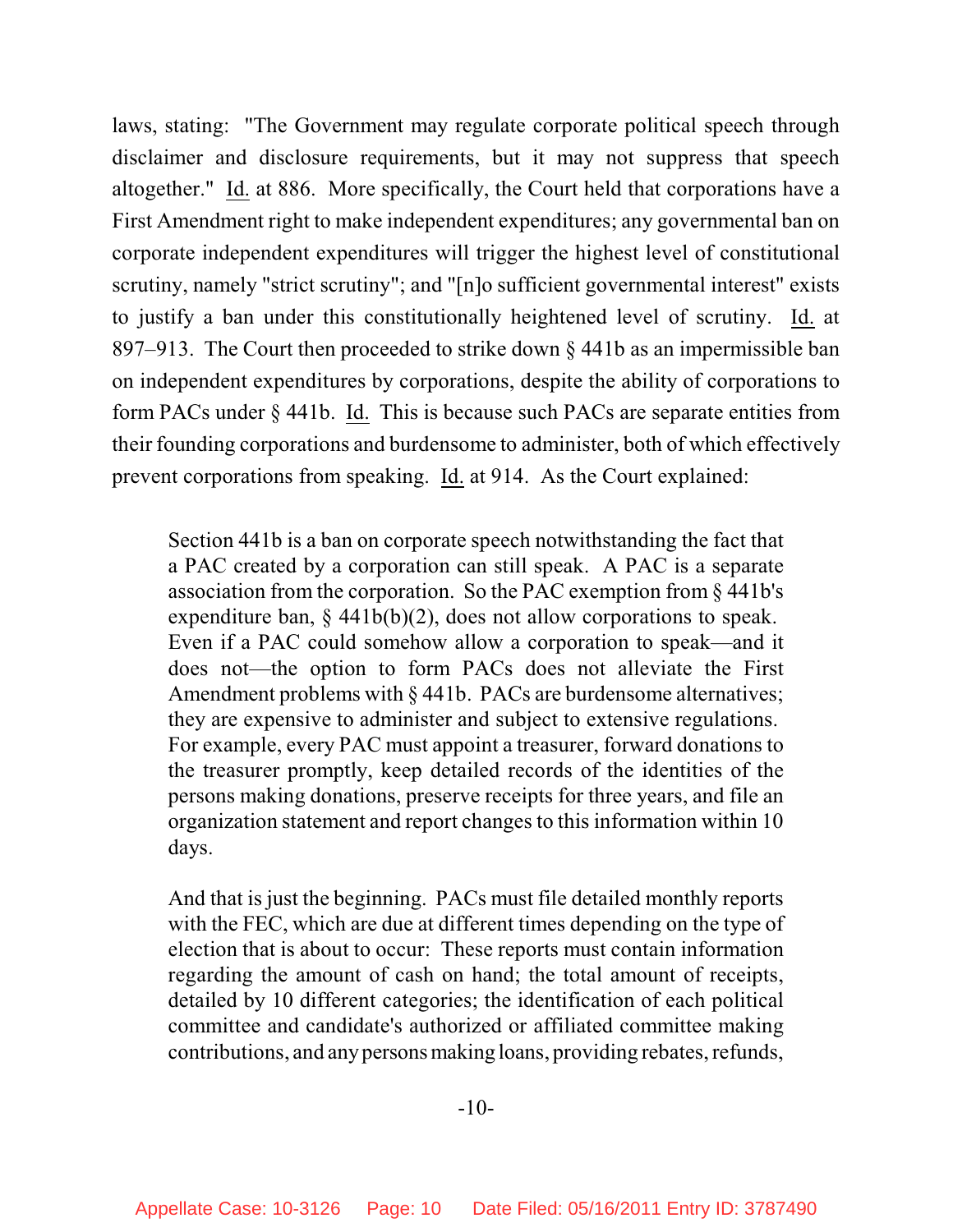dividends, or interest or any other offset to operating expenditures in an aggregate amount over \$200; the total amount of all disbursements, detailed by 12 different categories; the names of all authorized or affiliated committeesto whomexpenditures aggregating over \$200 have been made; persons to whom loan repayments or refunds have been made; the total sumof all contributions, operating expenses, outstanding debts and obligations, and the settlement terms of the retirement of any debt or obligation.

Id. at 897 (citations omitted)(internal quotations marks omitted). The Supreme Court also expressly overruled its prior decisions to the contrary, namely portions of Austin v. Michigan Chamber of Commerce, 494 U.S. 652 (1990), and McConnell v. Federal Election Commission, 540 U.S. 93 (2003). Id. at 913. By contrast, the Court upheld the federal disclaimer and disclosure laws at issue under the "exacting scrutiny" standard of review in part because while such "requirements may burden the ability to speak, . . . they impose no ceiling on campaign-related activities and do not prevent anyone from speaking." Id. at 914 (citation omitted) (internal quotation marks omitted).

In this case, we do not believe Minnesota Citizens is likely to prevail on the specific issue of whether Minnesota impermissibly retained a ban on corporate independent expenditures. Under Minnesota law, a corporation does not need to be a separate association from a political fund it establishes. A corporation can retain full control over the operations of a political fund it creates, including by appointing a corporate employee or officer as the fund's treasurer and by directing the political fund to return any excess contributions and dissolve. Additionally, unlike the PACs the Supreme Court considered, a corporation can contribute an unlimited amount directly to its political fund, and the political fund can use these contributions to make expenditures. Citizens United, 130 S. Ct. at 887–88 (citing 2 U.S.C. § 441b(b)(2)). Moreover, a corporation can use a bookkeeping device as simple as an internal spreadsheet to separate a political fund's assets from general corporate assets. Thus,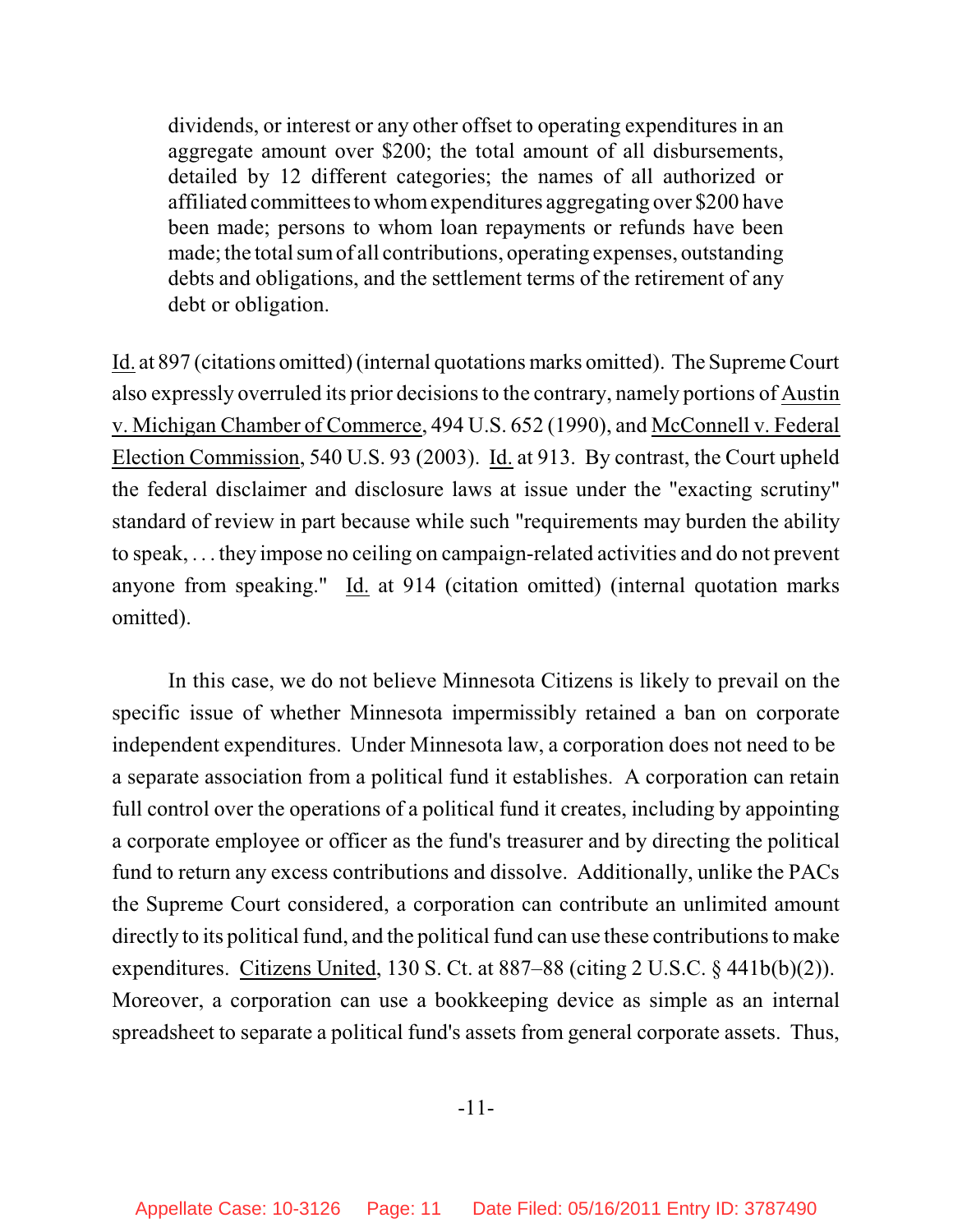while a corporation can choose to create a political fund that may constitute a separate association, a corporation need not do so in order to speak. As such, we conclude Minnesota Citizens is not likely to show that Minnesota retained a per se ban on corporate independent expenditures.

Likewise, Minnesota Citizens is not likely to prevail on its theory that Minnesota retained a functional ban on corporate independent expenditures. The Supreme Court held that PACs are "burdensome alternatives," noting PACs: (1) must appoint a treasurer and forward donations to the treasurer; (2) keep detailed records and receipts for an extended period of time, including information on the identity of donors; (3) file and update an organizational statement; and (4) file monthly reports, detailing the PACs operating expenses, receipts, assets, contributions, expenditures, and debt amongst other things. Citizens United, 130 S. Ct. at 897. The Supreme Court, however, based its holding on the cumulative effects of the federal regulations and not the existence of any specific regulation. See id. ("PACs are burdensome alternatives; they are *expensive* to administer and subject to *extensive* regulations." (emphasis added)). Indeed, the Supreme Court upheld a federal disclaimer law that required detailed disclosures and extensive record keeping. Id. at 914. The federal disclosure law at issue required anyone who spent more than \$10,000 on electioneering communications within a calendar year to file a report indicating: (1) the identity of the individual or entity making the expenditure; (2) the "custodian of the books and accounts of the person making the disbursement"; (3) "[t]he amount of each disbursement of more than \$200 during the period covered by the statement and the identification of the person to whom the disbursement was made"; (4) "[t]he elections to which the electioneering communications pertain and the names (if known) of the candidates identified or to be identified"; and (5) the names and address of anyone who contributed \$1,000 or more to the person or entity that paid for the electioneering communication. 2 U.S.C. § 434(f). Consequently, we must evaluate Minnesota's provisions on independent expenditures as a whole.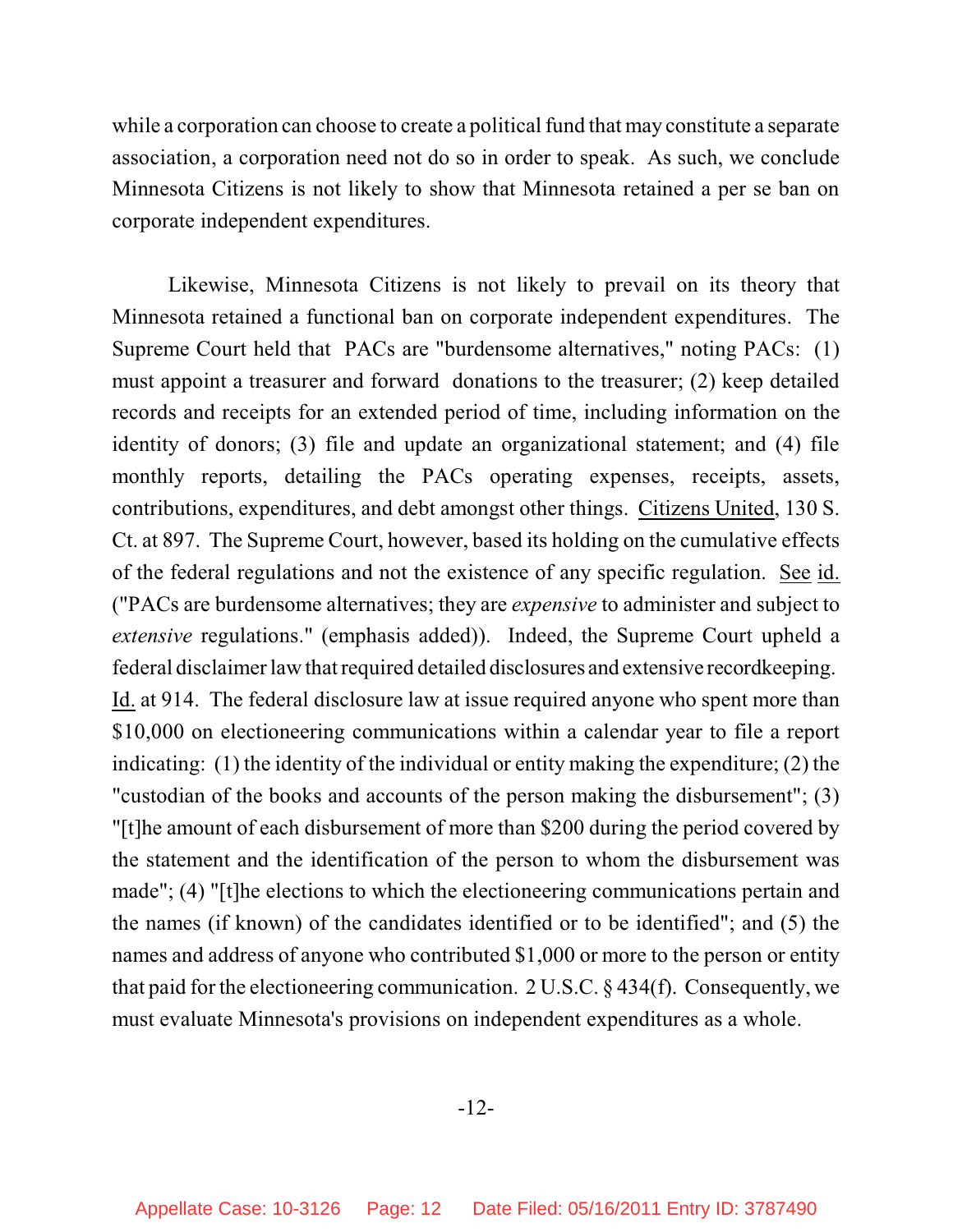Collectively, Minnesota's provisions on corporate independent expenditures are significantly less burdensome than the federal regulations on PACs. As stated earlier, a corporation can appoint an employee or officer as treasurer of its political fund and can use simple, internal bookkeeping devices to separate and track contributions and expenditures, which significantly limits the cost of complying with Minnesota's regulations. Moreover, a corporation can easily create and dissolve a political fund, thereby allowing a corporation to limit its exposure to Minnesota's regulations only to the time period it is actively engaging in political speech. Minn. Stat. §§ 10A.14, 10A.24. Additionally, Minnesota places fewer reporting requirements on political funds, as political funds do not have to file reports as frequently as federal PACs and do not have to provide the same level of detail. 4 Indeed, in a political fund's simplest form, where a corporation is controlling the fund's activities, using an employee as a treasurer, and using an internal bookkeeping

<sup>&</sup>lt;sup>4</sup>Minnesota Citizens and the dissent single out Minnesota's periodic reporting requirement as definitive proof of an impermissible burden on corporate independent expenditures. They argue that requiring corporations to file periodic reports—even if the corporations did not make any expenditures during a reporting period—creates a PAC-like burden that effectively bans corporate speech, or at least chills it. We disagree. In Buckley v. Valeo, the Supreme Court approved a periodic reporting requirement for entities other than PACs or candidates, necessarily holding that such requirements are not *per se* invalid. 424 U.S. 1, 80–81, 160 (1976) (upholding a law that provides: "Every person (other than a political committee or candidate) who makes contributions or expenditures, other than by contribution to a political committee or candidate, in an aggregate amount in excess of \$100 within a calendar year shall file with the Commission [statements] on the dates on which reports by political committees are filed"); Human Life of Wash. Inc. v. Brumsickle, 624 F.3d 990, 1012–14 (9th Cir. 2010) (upholding a state law mandating periodic reporting). Indeed, we must consider the impact of a reporting requirement as a necessary step in discerning its validity. Here, where the evidence before the district court indicates that corporations can easily file short statements to create and dissolve political funds, we can discern no constitutional infirmity. The burden on corporations appears light, and the reporting requirement greatly facilitates the government's informational interest in monitoring corporate independent expenditures.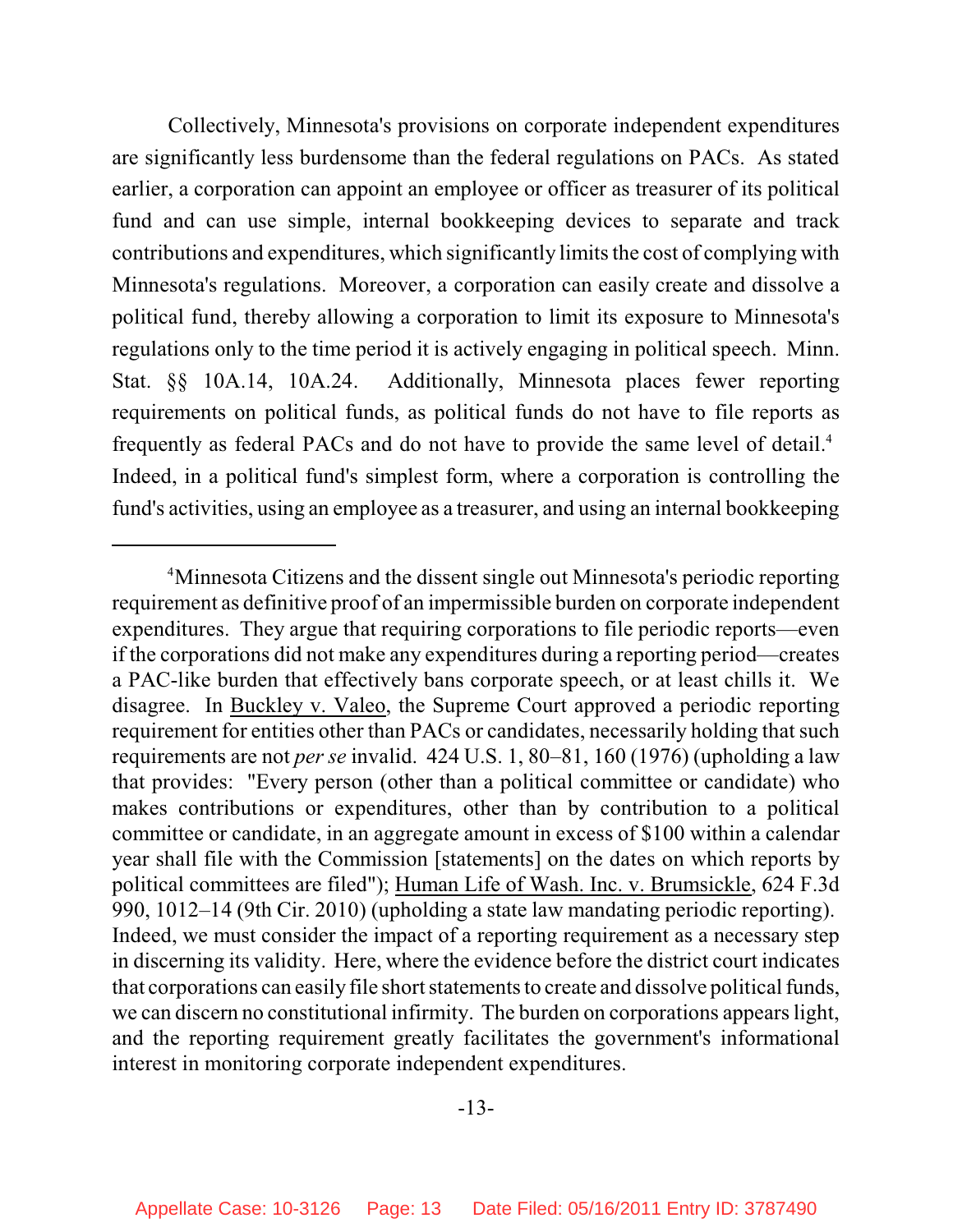device, Minnesota's law imposes no materially greater burden than the federal disclosure law upheld in Citizens United. The treasurer in such cases acts as little more than the custodian of the records, and the information to be disclosed about the corporation's contributions and expenditures is similar to the disclosure requirements upheld in Citizens United. See 2 U.S.C.  $\S$  434(f)(2). Consequently, while Minnesota's provisions on corporate independent expenditures do bear some resemblance to federal PACs, the Minnesota provisions place a much more limited burden on corporations. Accordingly, Minnesota Citizens is unlikely to prevail on the issue of whether Minnesota functionally retained a ban on corporate independent expenditures.

#### B.

Minnesota Citizens further argues that Minnesota's laws governing corporate independent expenditures are not sufficiently tailored given the heightened level of constitutional scrutiny. Continuing from its previous argument, Minnesota Citizens asserts that strict scrutiny, "which requires the Government to prove that the restriction furthers a compelling interest and is narrowly tailored to achieve that interest," should apply because Minnesota banned corporate political expenditures. 130 S. Ct. at 898 (internal quotation marks omitted). Minnesota Citizens maintains that the government does not possess any compelling interest in banning such expenditures for the reasons stated by the Supreme Court in Citizens United. Minnesota Citizens also argues that even if Minnesota possessed a significant governmental interest, Minnesota's requirements, including its requirements of appointing a treasurer and filing periodic reports, are not narrowly tailored. Alternatively, Minnesota Citizens argues that Minnesota's regulations fail under any standard of review, claiming in part that, if a political fund is not a separate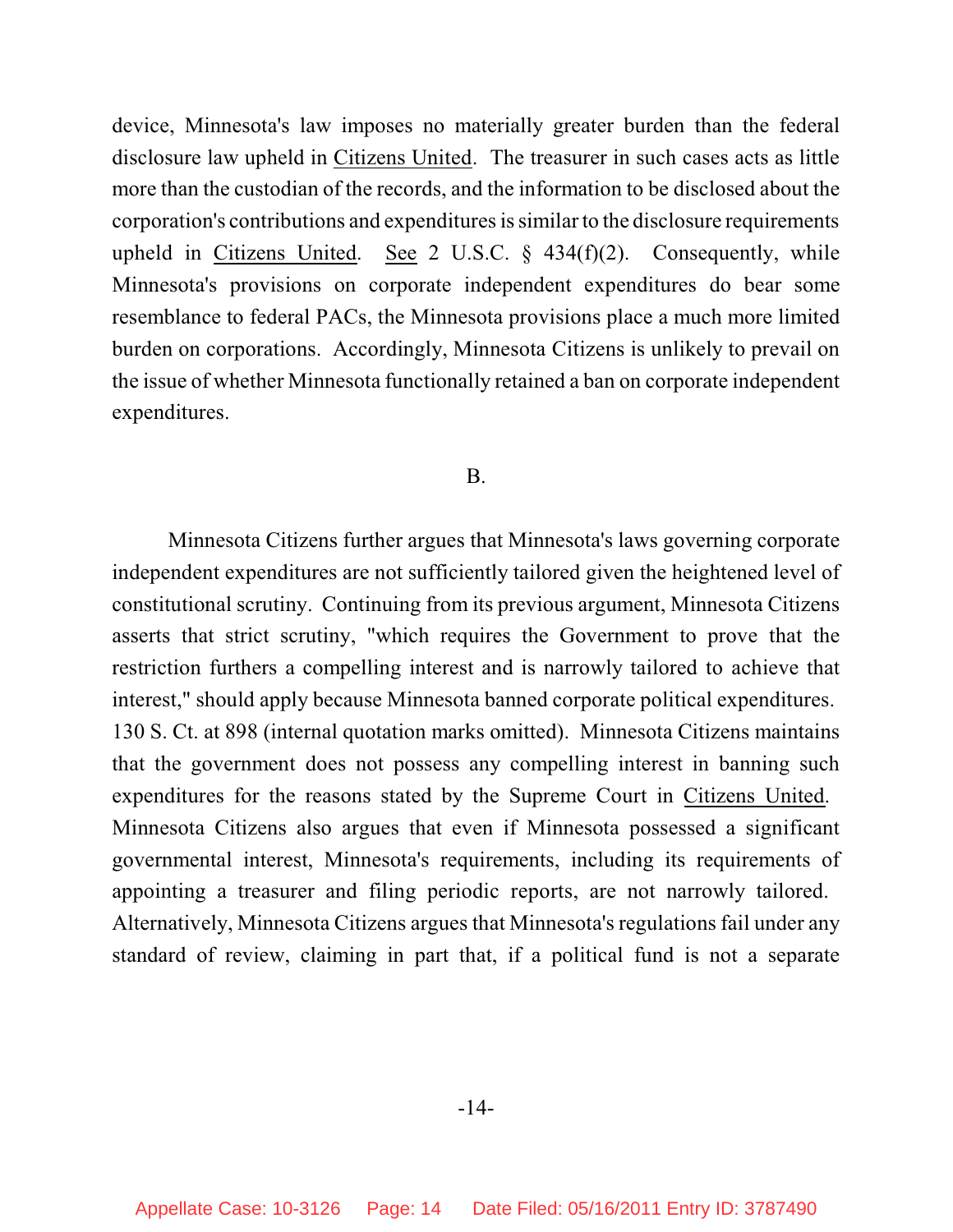association fromits founding corporation, then the government cannot justify forcing corporations to incur the cost associated with utilizing a political fund.<sup>5</sup> We disagree.

Unlike outright bans on corporate independent expenditures, which are viewed with great suspicion and subjected to strict scrutiny, courts generally view corporate disclosure laws as beneficial and subject such regulations to the less-rigorous exacting-scrutiny standard. Citizens United, 130 S. Ct. at 914. This is because disclosure laws do not materially prevent anyone from speaking and because:

prompt disclosure of expenditures can provide shareholders and citizens with the information needed to hold corporations and elected officials accountable for their positions and supporters. Shareholders can determine whether their corporation's political speech advances the corporation's interest in making profits, and citizens can see whether elected officials are in the pocket of so-called moneyed interests.

Id. at 916 (internal quotation marks omitted); see also Buckley, 424 U.S. at 66–68 ("The governmental interests sought to be vindicated by the disclosure requirements . . . fall into three categories. First, disclosure provides the electorate with information as to where political campaign money comes from and how it is spent by the candidate in order to aid the voters in evaluating those who seek federal office. . . . Second, disclosure requirements deter actual corruption and avoid the appearance of corruption by exposing large contributions and expenditures to the light of publicity. . . . Third, and not least significant, recordkeeping, reporting, and disclosure requirements are an essential means of gathering the data necessary to detect violations of the contribution limitations described above." (internal quotation marks

<sup>&</sup>lt;sup>5</sup>Minnesota Citizens further contends that only organizations whose "major purpose" is to nominate or elect candidates can be subject to "PAC-style burdens," citing Buckley, 424 U.S. at 79. We see no need to address this argument because we have already concluded that Minnesota did not impose "burdensome" PAC regulations on corporations making independent expenditures.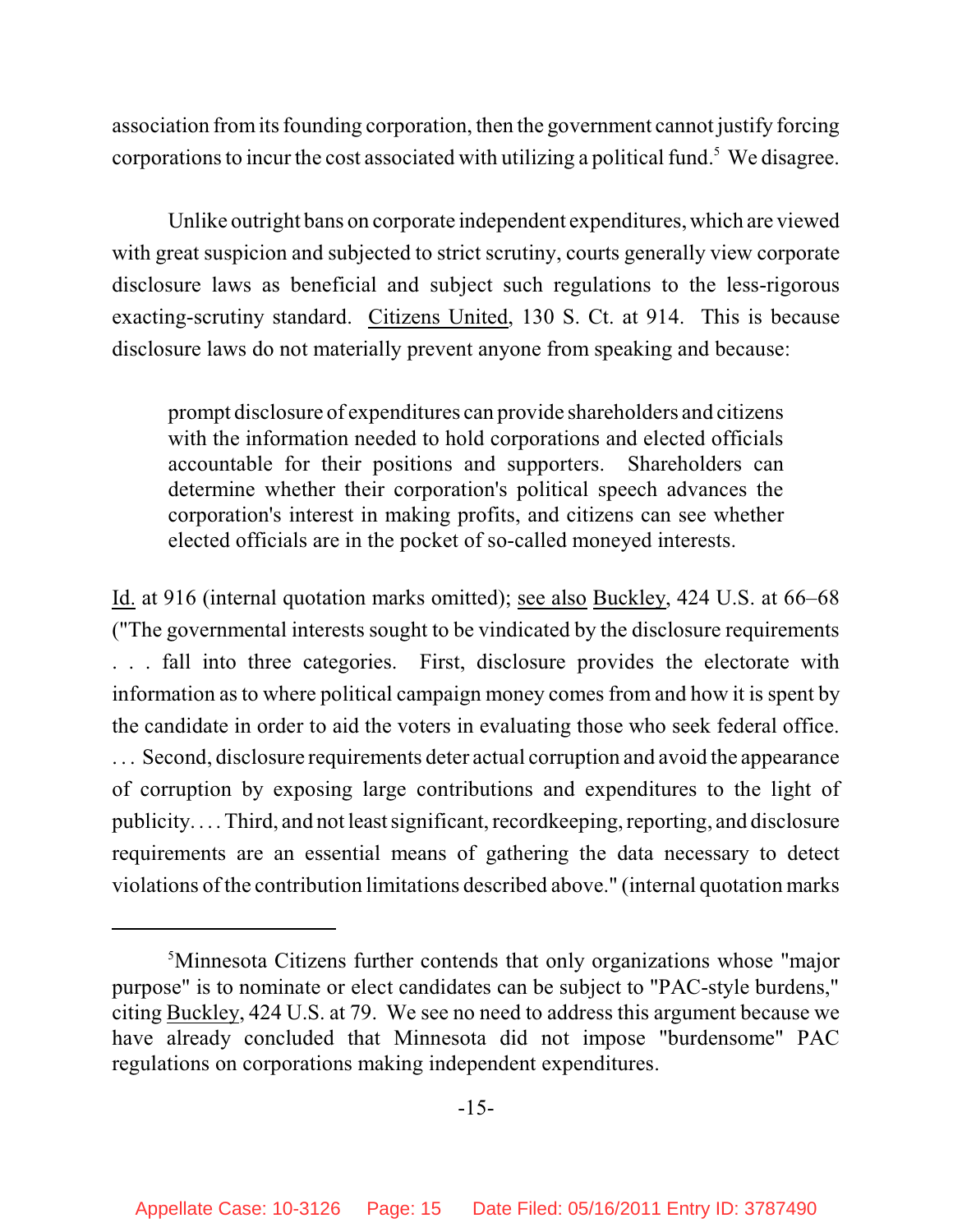omitted)). Consequently, under exacting scrutiny, the government must only show a "'substantial relation' between the disclosure requirement" and the government's important interest in providing information to the electorate. Citizens United, 130 S. Ct. at 914 (quoting Buckley, 424 U.S. at 64). "To withstand this scrutiny, the strength of the governmental interest must reflect the seriousness of the actual burden on First Amendment rights." John Doe No. 1 v. Reed, 130 S. Ct. 2811, 2814 (2010) (internal quotation marks omitted).

As we concluded in the preceding section, Minnesota did not ban corporate independent expenditures. Instead, based upon the lower court's findings, as strongly supported by the record, we find that Minnesota created a statutory scheme designed to require corporations to disclose certain information when making independent expenditures. Since the provisions at issue are disclosure laws, we apply exacting scrutiny, just as the Supreme Court did in Citizens United, and review Minnesota's provisions on corporate independent expenditures to ensure that the regulations are substantially related to Minnesota's important interest in providing information. 130 S. Ct. at 915–16. Based upon the record before the district court, Minnesota appears to have adequately tailored its laws because, as we found in the previous section, Minnesota's provisions collectively impose no materially greater burden on corporations than the disclosure laws at issue in Citizen United. Even Minnesota's specific requirements for a treasurer, periodic reporting, and a separate fund are sufficiently tailored because, within the context of the entire Minnesota regulatory scheme, each requirement greatly enhances the transparency of corporate expenditures while imposing only reasonable burdens. See Buckley, 424 U.S. at 80 (holding that a periodic reporting statute that applied to entities other than political committees or candidates because the requirement bore "a sufficient relationship to a substantial governmental interest"); Nat'l Right to Life Political Action Comm. v. Connor, 323 F.3d 684, 695 (8th Cir. 2003) (holding that a treasurer requirement preserved "the integrity of the electoral process" through providing "an individual who is accountable for compliance with the provisions of the disclosure law and can

-16-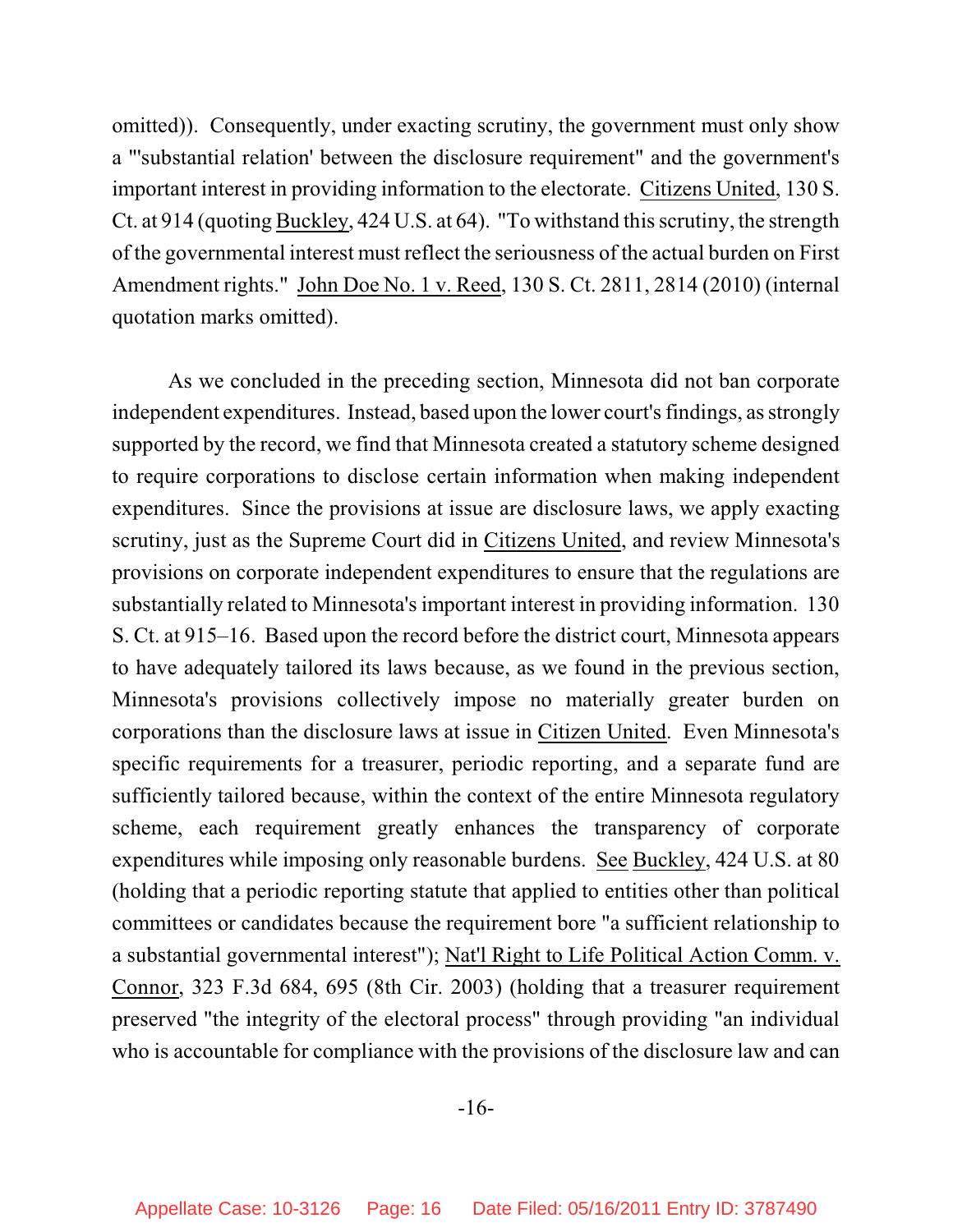be easily reached by judicial process" (internal quotation marks omitted)). Accordingly, while we do not deny there are administrative costs to Minnesota's disclosure law on corporate independent expenditures, we conclude that, based upon the record before the district court, Minnesota Citizens is unlike to prevail on its claim of improper tailoring.

#### C.

Minnesota Citizens also challenges Minnesota's decision to retain its ban on direct corporate contributions to candidates and affiliated entities, such as political parties. Minnesota Citizens argues that any ban on direct corporate contributions violates the First Amendment pursuant to the Supreme Court's holding in Citizens United that the government may not suppress political speech by corporations. Minnesota Citizens further maintains that the Court's holding and reasoning in Citizens United implicitly overruled its prior decision to the contrary on corporate contributions in Federal Election Commission v. Beaumont, 539 U.S. 146 (2003).

Alternatively, Minnesota Citizens argues that Beaumont only permitted the government to restrict corporate contributions when corporations possessed another means of speaking, which in Beaumont, was through establishing PACs. Since Citizens United held that such PACs do not permit corporation to speak, Minnesota Citizens asserts that even if Beaumont remains controlling, Minnesota's ban on direct corporate contributions is impermissible because corporations have no other means of speaking, as corporations can only establish PAC-like conduit funds. Finally, Minnesota Citizens argues that even if Minnesota possesses an interest in restricting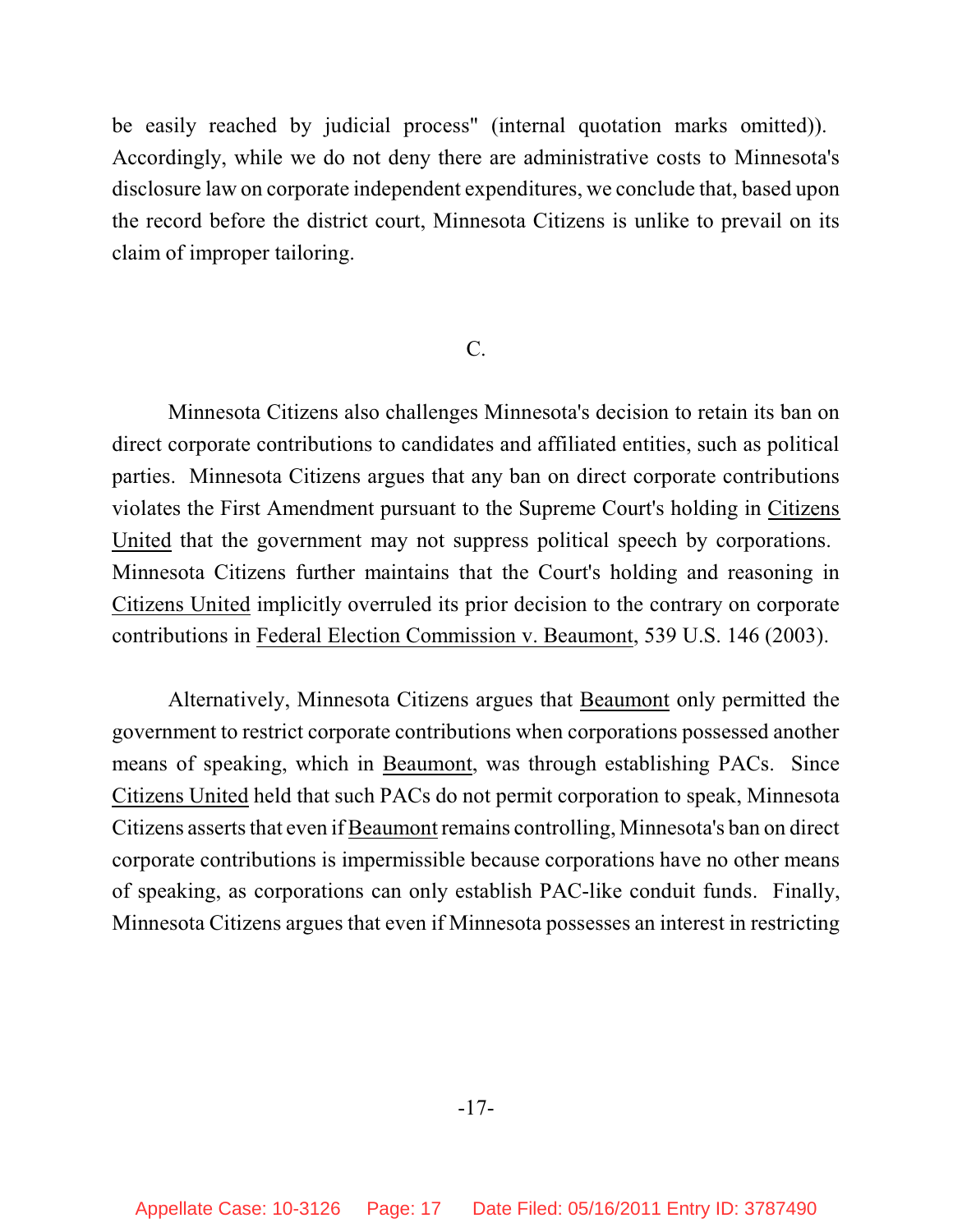direct corporate contributions, Minnesota failed to adequately tailor its prohibition, given that strict scrutiny would apply to this ban on political speech.<sup>6</sup> We disagree.

"At least since the latter part of the 19th century, the laws of some States and of the United States imposed a ban on corporate direct contributions to candidates." Citizens United, 130 S. Ct. at 900. In Buckley, the Supreme Court "explained that the potential for *quid pro quo* corruption distinguished direct contributionsto candidates from independent expenditures" and justified greater governmental restrictions on contributions. Id. at 901–02. Later, in Beaumont, the Supreme Court held that the government could prohibit even non-profit, advocacy corporations from making direct contributions not only because of the danger of quid pro quo corruption stemming from the potential to turn corporate earningsinto political "war chests" but also because of the need to protect minority shareholdersin corporations and the need to hedge against corporations being used as conduits for circumventing otherwise constitutional, individual contribution limits. See 539 U.S. at 154–55 (stating, in part: "Quite aside from war-chest corruption and the interests of contributors and owners, however, another reason for regulating corporate electoral involvement has emerged with restrictions on individual contributions, and recent cases have recognized that restricting contributions by various organizations hedges against their use as conduits for circumvention of valid contribution limits." (alterations omitted)

<sup>&</sup>lt;sup>6</sup>Minnesota Citizens also argues that Minnesota's ban on direct corporate contributions violates the Equal Protection Clause of the Fourteenth Amendment because no legitimate governmental interest exists to justify imposing more stringent regulations on corporations than unions and other similar associations, especially since the Supreme Court's decision to the contrary in Austin was overruled by Citizens United. We disagree because the Supreme Court in Austin held that "crucial differences" existed between the structure and functioning of corporation and unions that justified differential treatment under election laws, 494 U.S. at 665–68, and because the Supreme Court in Citizens United did not consider this issue, and thus, did not overrule this portion of Austin. See Citizens United, 130 S. Ct. at 913; but see Dallman v. Ritter, 225 P.3d 610, 634–35 (Col. 2010).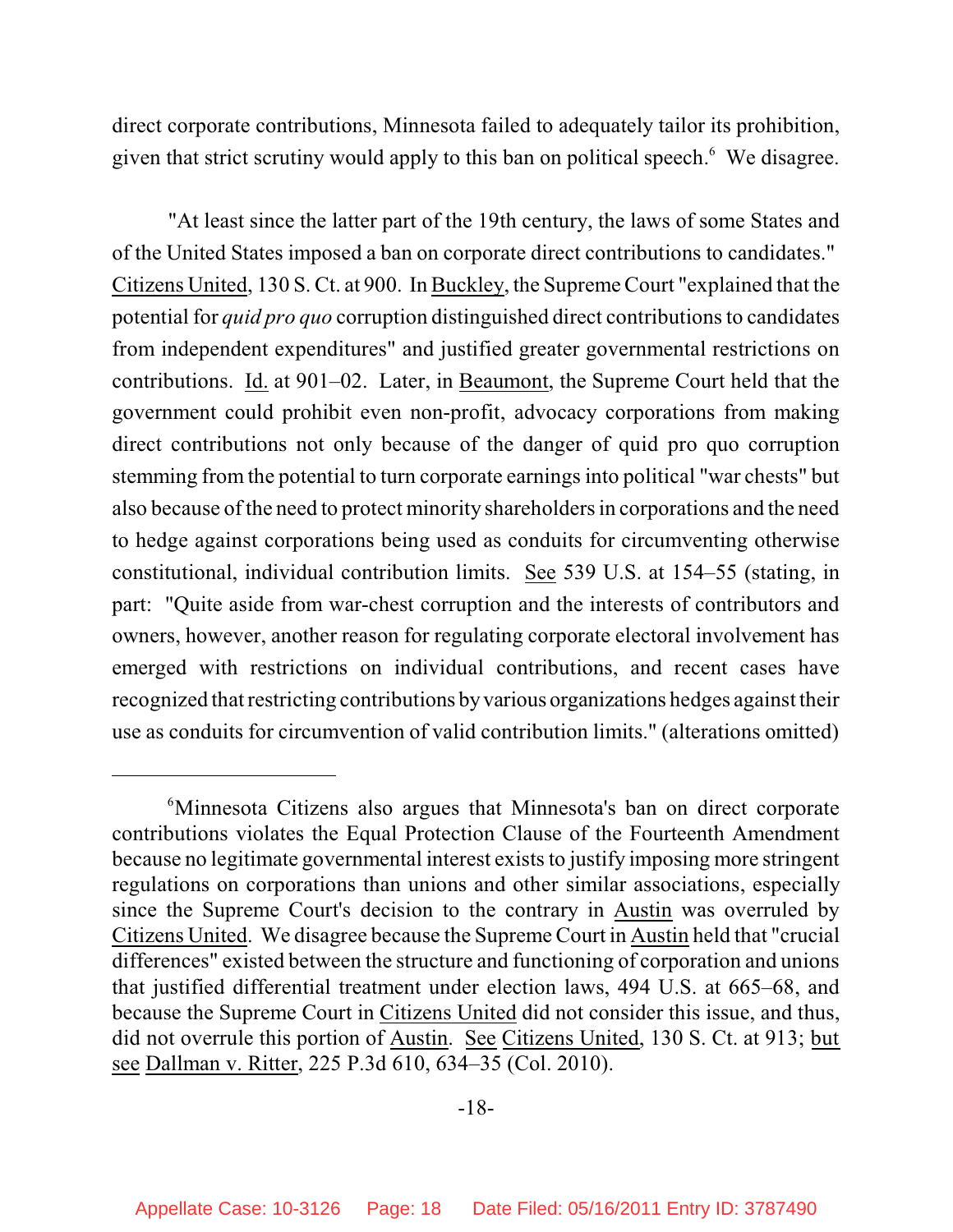(internal quotation marks omitted)). While the federal laws at issue allowed corporations to create PACs under §441b for political activity, the Supreme Court's decision did not hinge on the ability of corporations to speak through PACs.<sup>7</sup> See id. at 156–61; Green Party of Conn. v. Garfield, 616 F.3d 189, 204–05 (2d Cir. 2010) (concluding that "laws banning contributions by a discrete group" may be constitutional); <u>Iowa Right To Life Comm., Inc. v. Smithson</u>, F. Supp. 2d, 2010 WL 4277715, at \*25 n.20 (S.D. Iowa Oct. 20, 2010) (noting that "the result in Beaumont did not depend on the availability of a PAC option" but rather "on the differences between independent expenditures and contributions"). Instead, the Court considered the ability of corporations to establish PACs as an additional factor in favor of upholding the federal laws at issue under the "closely drawn" scrutiny standard the Court applied. Beaumont, 539 U.S. at 162–63.

While the Supreme Court's decision in Citizens United implicates the holding and rationale in Beaumont, we do not believe the Court overruled Beaumont. As an initial matter, the Supreme Court in Citizens United expressly declined to reconsider its jurisprudence on direct corporate contributions, stating in part: "Citizens United has not made direct contributions to candidates, and it has not suggested that the Court should reconsider whether contribution limits should be subjected to rigorous First Amendment scrutiny." 130 S. Ct. at 909. Additionally, the Supreme Court's rationale in Citizens United did not fully undercut the Court's reasoning in Beaumont. Prior to Citizens United, in Austin, the Supreme Court upheld a federal restriction on corporate independent expenditures because the Court found that the government possessed a compelling governmental interest in preventing "the corrosive and distorting effects of immense aggregations of wealth that are accumulated with the help of the corporate form and that have little or no correlation to the public's support

 $\alpha$  Indeed, "[a] ban on direct corporate contributions leaves individual members of corporations free to make their own contributions, and deprives the public of little or no material information." Beaumont, 539 U.S. at 162 n.8.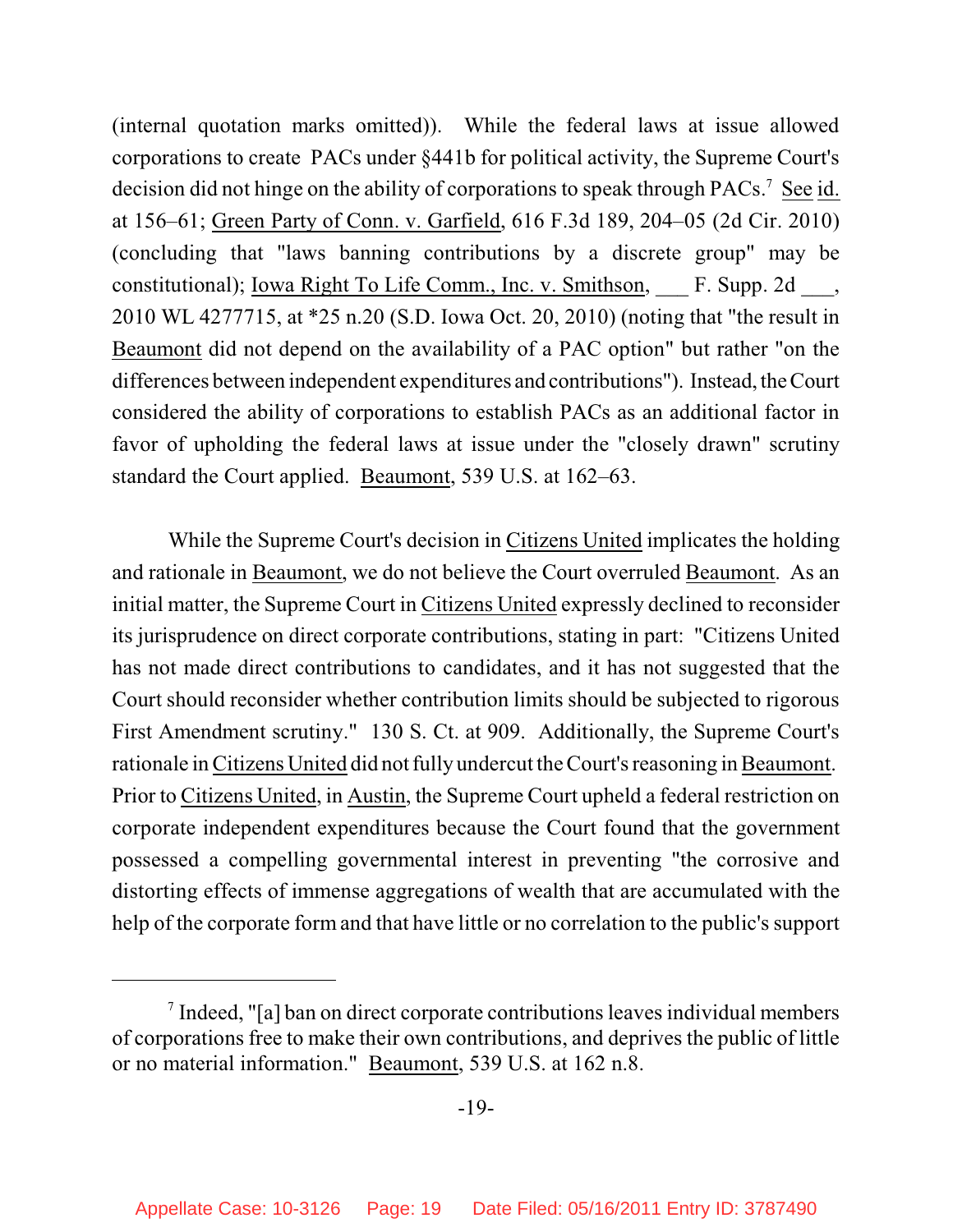for the corporation's political ideas." Austin, 494 U.S. at 660. In Citizens United, the Supreme Court rejected this anti-distortion rationale and overruled Austin in part because the government lacks a sufficient interest in "equalizing the relative ability of individuals and groups to influence the outcome of elections." 130 S. Ct. at 904 (internal quotation marks omitted). The Supreme Court in Citizens United went further, however, and rejected the federal ban on corporate independent expenditures because independent expenditures do not materially involve the government's interest in preventing quid pro quo corruption, as independent expenditures are not coordinated with candidates, and because any governmental interest in protecting dissenting shareholders in corporations could be protected by less-restrictive means. Id. at 908–12. In deciding the case, the Supreme Court in Citizens United never doubted the government's strong interest in preventing quid pro quo corruption or materially questioned the ability of corporations to serve as conduits for circumventing valid contributions limits. See id. Thus, Beaumont remains controlling. See Green Party, 616 F.3d at 199 (concluding that Beaumont is "good law").

Moreover, even assuming that the Supreme Court *implicitly* overruled portions of Beaumont in Citizens United, we must still follow Beaumont until the Supreme Court holds to the contrary. See Agostini v. Felton, 521 U.S. 203, 237 (1997) ("We do not acknowledge, and we do not hold, that other courts should conclude our more recent cases have, by implication, overruled an earlier precedent. We reaffirm that if a precedent of this Court has direct application in a case, yet appears to rest on reasons rejected in some other line of decisions, the Court of Appeals should follow the case which directly controls, leaving to this Court the prerogative of overruling its own decisions." (internal quotation marks and alteration omitted)).

Having concluded that Beaumont remains controlling precedent, we find that Minnesota Citizens is unlikely to prevail on its challenge to Minnesota's ban on direct corporate contributions. As the Supreme Court held in Beaumont, a restriction on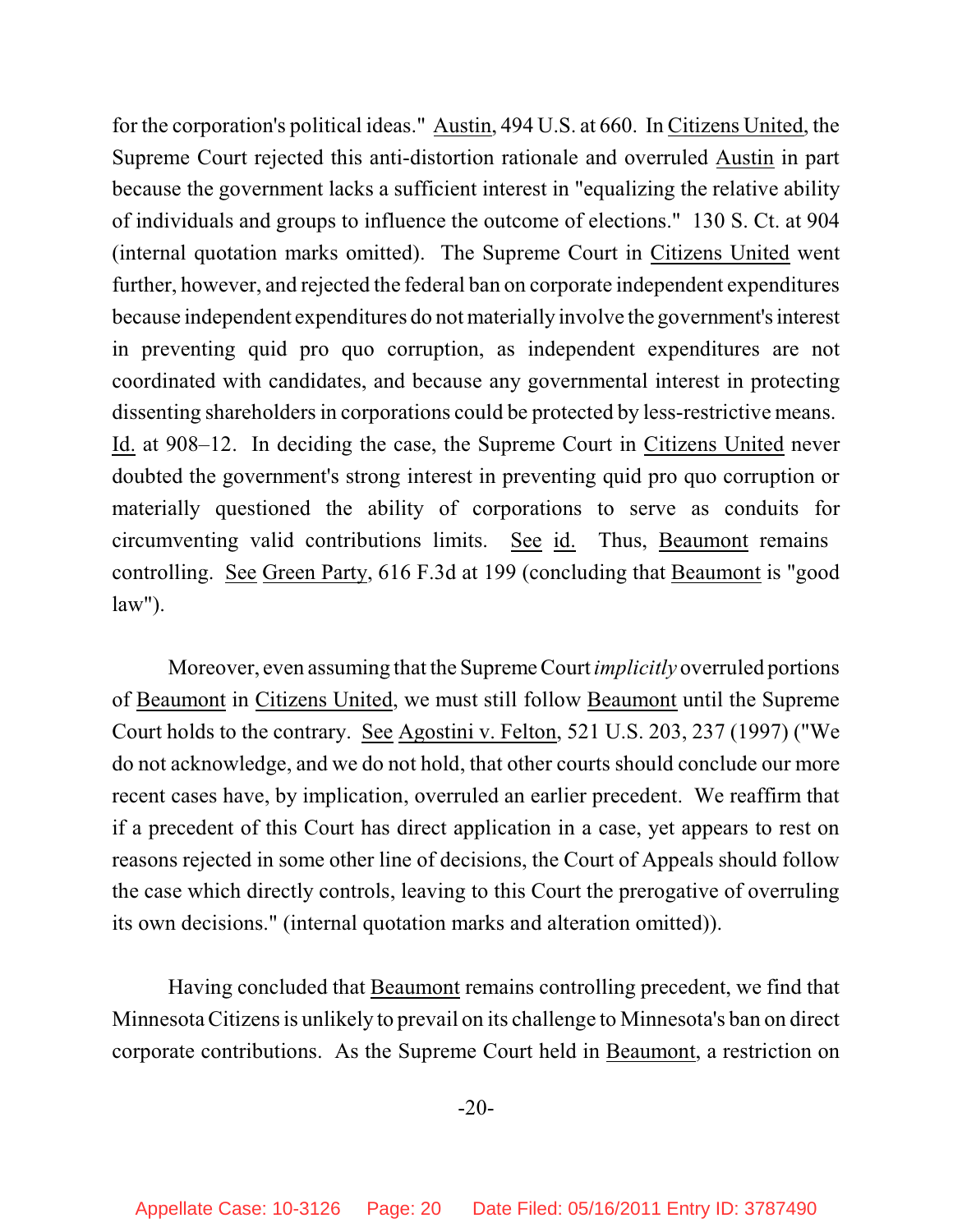direct contributions will pass constitutional muster if the limit is "closely drawn to match a sufficiently important interest."<sup>8</sup> Beaumont, 539 U.S. at 162 (internal quotation marks omitted). This holds true even if the law under review bans all corporate contributions because the "degree of scrutiny turns on the nature of the activity regulated," not the extent of the regulation. Id. Indeed, "[i]t is not that the difference between a ban and a limit is to be ignored; it is just that the time to consider it is when applying scrutiny at the level selected, not in selecting the standard of review itself." Id. In this case, Minnesota possesses the same important governmental interest in avoiding quid pro quo corruption and the circumvention of its other limits on direct contributions as the federal government did in Beaumont. Additionally, based upon the record before the district court, Minnesota appears to have properly tailored its restriction because, pursuant to Beaumont, Minnesota can generally ban all direct corporate contributions.<sup>9</sup> Accordingly, since Minnesota

<sup>9</sup>Minnesota Citizens does not meaningfully argue, and the record before the district court does not show, that Minnesota's ban on direct corporate contributions is interfering with the ability of candidates to mount effective campaigns. See

<sup>&</sup>lt;sup>8</sup>Minnesota Citizens additionally argues that, regardless of Beaumont's holding, strict scrutiny should applybecause Minnesota's ban on direct corporate contributions is a content-based restriction, as Minnesota singles out political speech for further regulation. For support, Minnesota Citizens cites Iowa Right to Life Comm., Inc. v. Williams, 187 F.3d 963 (8th Cir.1999). We disagree because, based upon the record before the district court, Minnesota's ban on direct corporate contributions serves a purpose unrelated to the expressive content of the contributions, namely the prevention of corruption and the circumvention of other election laws. See Fraternal Order of Police, N.D. State Lodge v. Stenehjem, 431 F.3d 591, 596 (8th Cir. 2005) ("A regulation that serves purposes unrelated to the content of expression is deemed neutral, even if it has an incidental effect on some speakers or messages but not others." (internal quotation marks omitted)). Minnesota Citizens's reliance on Williams is misplaced because, in Williams, we found that the challenged law distinguished disfavored speech on the basis of its content, unlike here. 187 F.3d at 967–68. Additionally, we are not at liberty to disregard the Supreme Court's decision to apply "close scrutiny," not strict scrutiny, to bans on direct corporate contributions.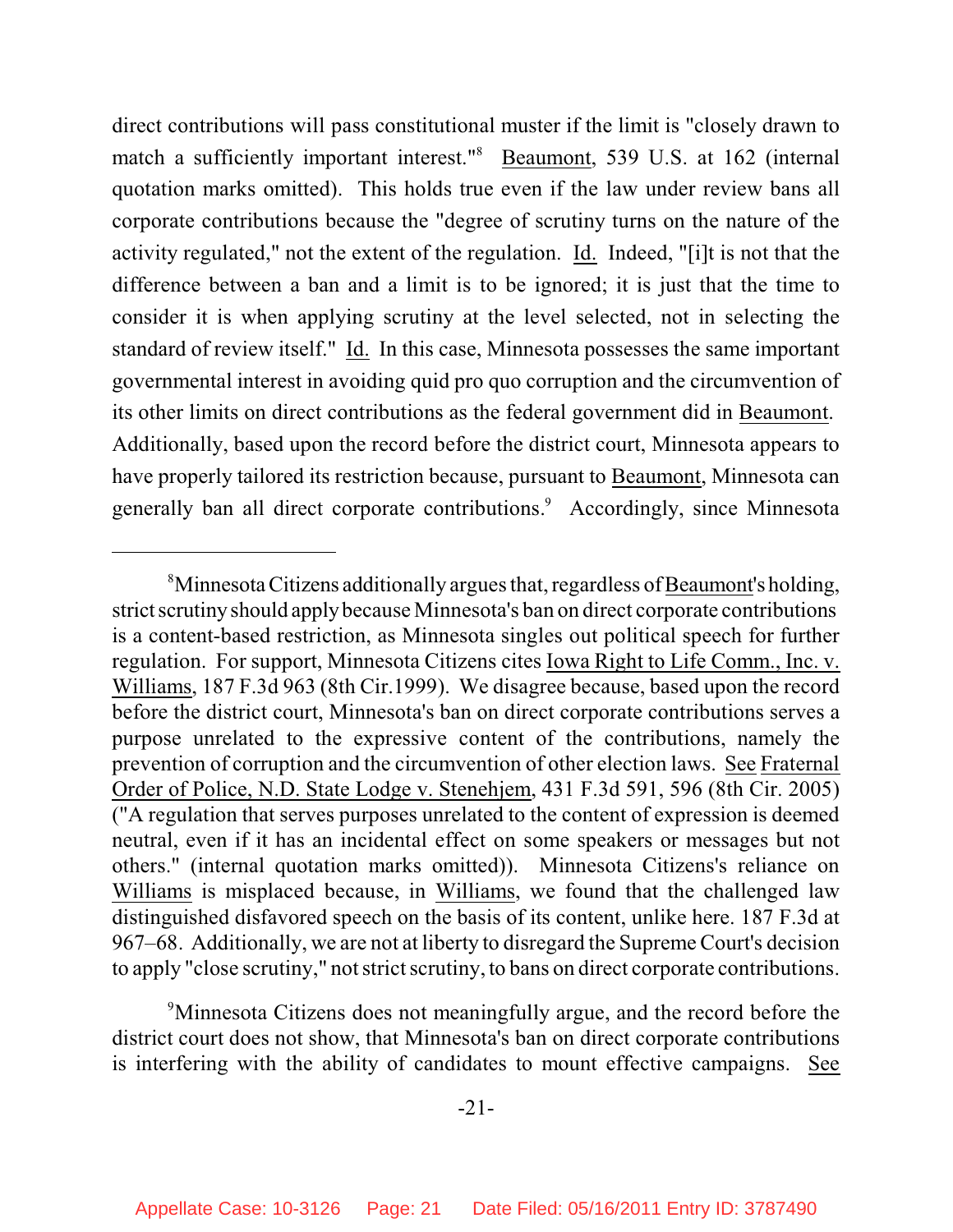Citizens cannot show that it is likely to prevail on the direct-contribution issue or the independent-expenditure issue, we find it unnecessary to consider the remaining Dataphase factors and find that the district court did not abuse its discretion in refusing to enjoin Minnesota's election laws.

# III.

For the foregoing reasons, we affirm the district court's denial of Minnesota Citizens's request for an injunction.

Randall v. Sorrell, 548 U.S. 230, 248–63 (2006) (striking down a contribution limit as too low because the limits prevented candidates from "amassing the resources necessary for effective advocacy" (internal quotation marks omitted)).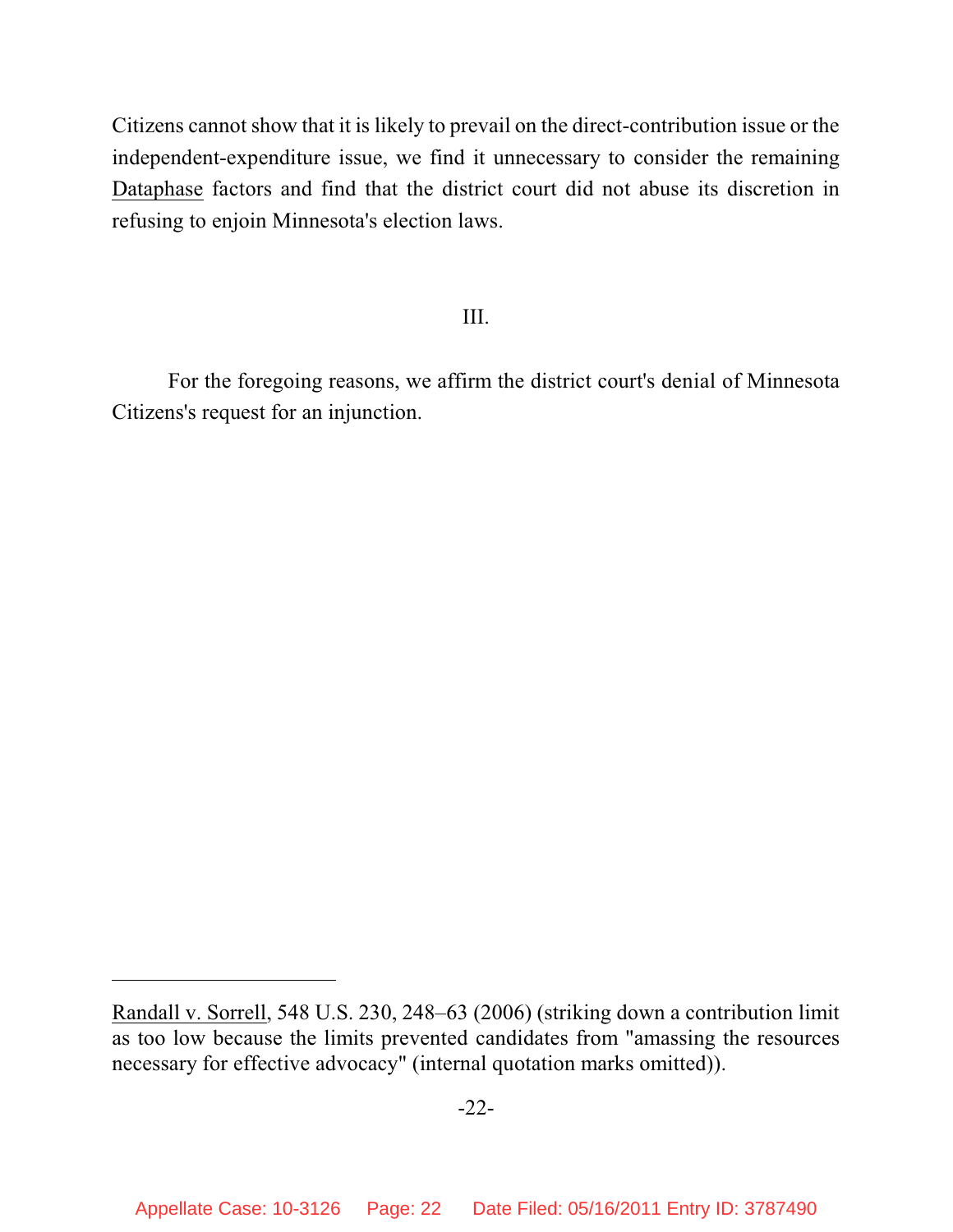RILEY, Chief Judge, concurring in part and dissenting in part.

Because I believe Minnesota's independent expenditure law impermissibly burdens political speech, I respectfully dissent from Part II.B. of the majority opinion.

### **Part II.B.**

Under Minnesota's relatively complex web of regulations, corporations<sup>10</sup> wishing to make an independent expenditure must comply with burdensome recordkeeping and reporting requirements associated with creating and maintaining a political fund. See ante at 3-5 (describing relevant portions of the challenged law). Corporations and responsible individuals failing to comply with Minnesota's regulatory scheme are subject to substantial civil and criminal penalties, ranging from finesto imprisonment of up to five years. See Minn. Stat. §§ 10A.12, subdivs.1b and 6; 10A.121, subdiv. 2; 10A.13, subdiv. 1; 10A.14, subdiv. 4; 10A.15, subdiv. 4; 10A.16; 10A.17, subdiv. 5; 10A.20, subdiv. 12; 211B.15, subdivs. 6-7. The provisions manifestly discourage corporations, particularly corporations with limited resources, from engaging in protected political speech, and hinder their participation in the political debate and their access to the citizenry and the government. See Citizens United v. Fed. Election Comm'n, U.S. 130 S. Ct. 876, 907-08 (2010).

 $10$ <sup>10</sup>The restrictions at issue are much broader than just regulating corporations and indeed affect nearly all associations. Not only does Minnesota's Fair Campaign Practices Act expressly treat limited liability companiesthe same as corporations, see Minn. Stat. § 211B.15, the requirement that only permits political funds (or political committees) to make independent expenditures is even broader, reaching almost every "association." See § 10A.12, subdiv. 1a. Even the smallest partnership is regulated. See § 10A.01, subdiv. 6 ("'Association' means a group of two or more persons, who are not all members of an immediate family, acting in concert." )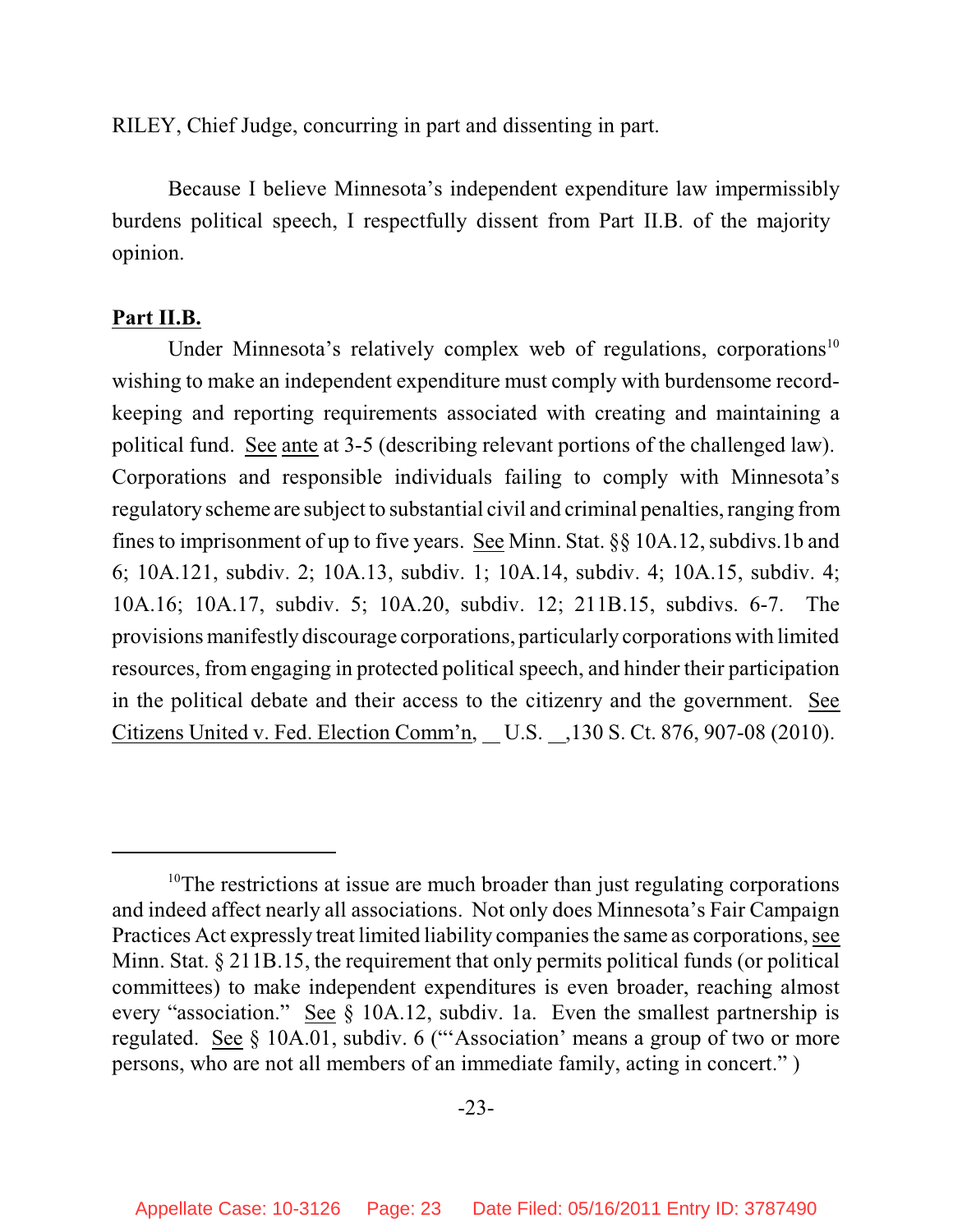Perhaps most onerous is the ongoing reporting requirement. Once initiated, the requirement is potentially perpetual $11$  regardless of whether the corporation ever again makes an independent expenditure. See §10A.20, subdivs. 2 and 7 (requiring political funds to file five reports during a general election year and one report during a non-general election year, even if the political fund has been inactive during that period). The majority draws comfort from the fact Minnesota allows corporations to mitigate this burden by "easily creat[ing] and dissolv[ing] a political fund." Ante at 12. The trouble with this solution is the corporation's constitutional right to speak through independent expenditures dissolves with the political fund. To speak again, the corporation must initiate the bureaucratic process again.

In Citizens United, the Supreme Court instructed, "the Government may not suppress political speech on the basis of the speaker's corporate identity. No sufficient governmental interest justifies limits on the political speech of . . . corporations." Citizens United, 130 S. Ct. at 913. Because political "[s]peech is an essential mechanism of democracy," "the means to hold officials accountable to the people," "a precondition to enlightened self-government and a necessary means to protect it," "political speech must prevail against laws that would suppress it, whether by design or inadvertence." Id. at 898. Therefore, "[l]aws that burden political speech are 'subject to strict scrutiny,' which requires the Government to prove that the restriction 'furthers a compelling interest and is narrowly tailored to achieve that

<sup>&</sup>lt;sup>11</sup>Minnesota's Campaign Finance and Public Disclosure Board (Board) may, with notice, force dissolution of an "inactive" political fund if "two years have elapsed since the end of a reporting period during which the political . . . fund made an expenditure or disbursement requiring disclosure under [the Campaign Finance and Public Disclosure Act]."  $\S$  10A.242, subdivs. 1-2. Until the Board provides such notice, a corporation presumably must continue to file reports on its inactive political fund. The statute is unclear as to what mechanism triggers the process of dissolving inactive political funds. Regardless, a corporation wishing to retain its First Amendment right to make independent expenditures must continue reporting on an ongoing basis.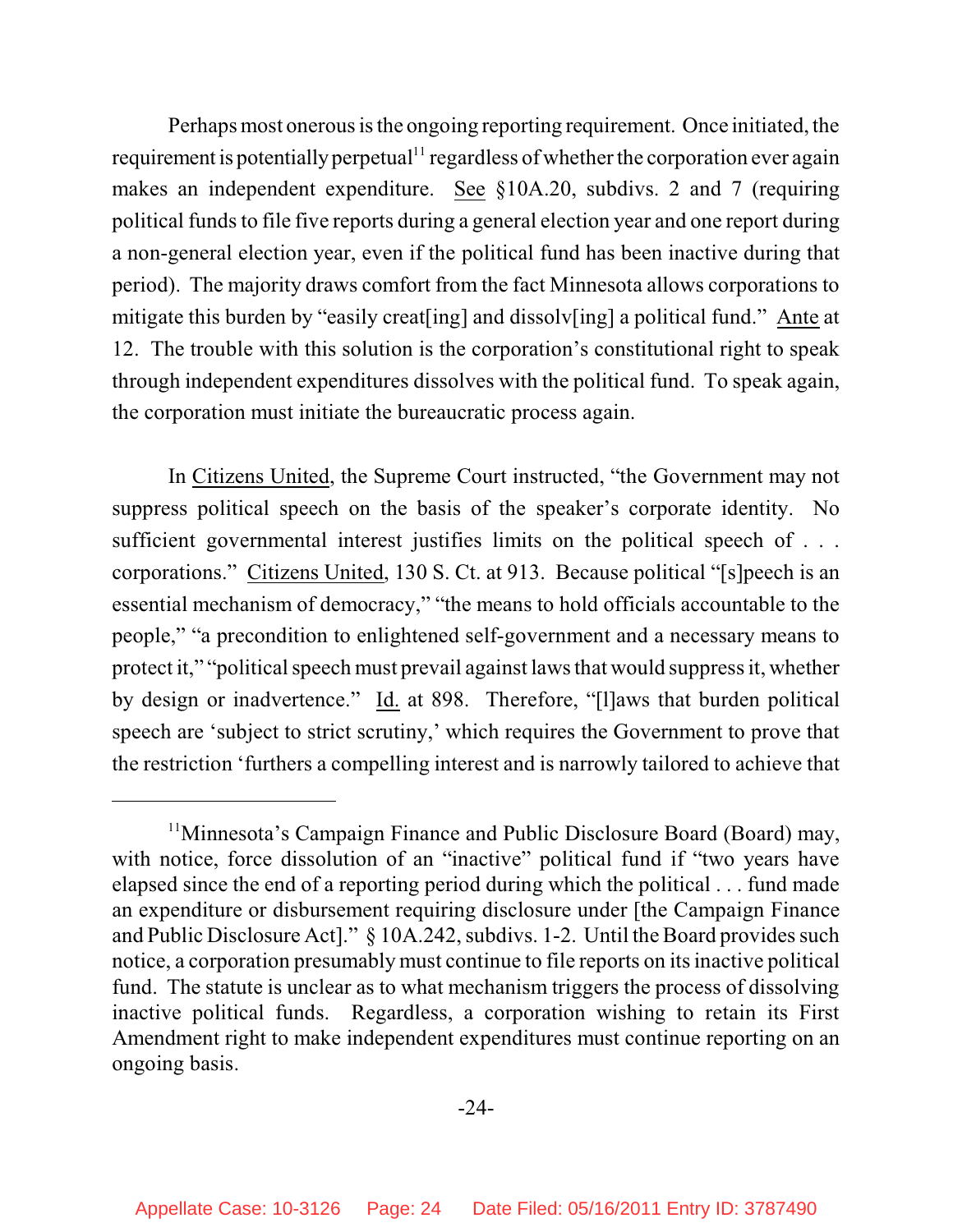interest.'" Id. (quoting Fed. Election Comm'n v. Wis. Right to Life, Inc., 551 U.S. 449, 464 (2007) (plurality opinion of Roberts, C.J.)).

Independent expenditures are indisputably political speech. See Buckley v. Valeo, 424 U.S. 1, 39 (1976) (explaining independent expenditures constitute expression "at the core of our electoral process and of the First Amendment freedoms.") (quoting Williams v. Rhodes, 393 U.S. 23, 32 (1968) (internal quotation marks omitted)); Iowa Right to Life Comm., Inc. v. Williams, 187 F.3d 963, 967 (8th Cir. 1999) (recognizing communication "through independent expenditures, as'core' First Amendment activity"). Under Minnesota's scheme, a corporation is compelled to decide whether exercising its constitutional right is worth the time and expense of entering a long-term or even perpetual morass of regulatory red tape. Some corporations will decide the exercise is simply not worth the trouble. Because the burdens associated with Minnesota's independent expenditure law chill corporate political speech, I would subject the challenged provisions to strict scrutiny analysis. It is unlikely Minnesota would be able to prove aspects of the law, particularly the ongoing reporting requirements, are the least restrictive means of accomplishing a compelling interest.

Despite recognizing the challenged law burdens corporate political speech, see ante at 13, the majority forgoes strict scrutiny analysis, opting instead for "exacting scrutiny" because the majority classifies the provisions as disclosure laws "designed to require corporations to disclose certain information when making independent expenditures," ante at 15. According to the majority, Minnesota's laws "are similar in purpose and effect to the disclosure laws that the Supreme Court upheld in Citizens United." Ante at 8. I disagree with this classification because certain requirements Minnesota imposes on corporations have nothing or very little to do with disclosure.

The federal law challenged in Citizens United, 130 S. Ct. at 913-16 (analyzing 2 U.S.C. §§ 441d(d)(2), 434(f)(1)), required filing a disclosure report only when a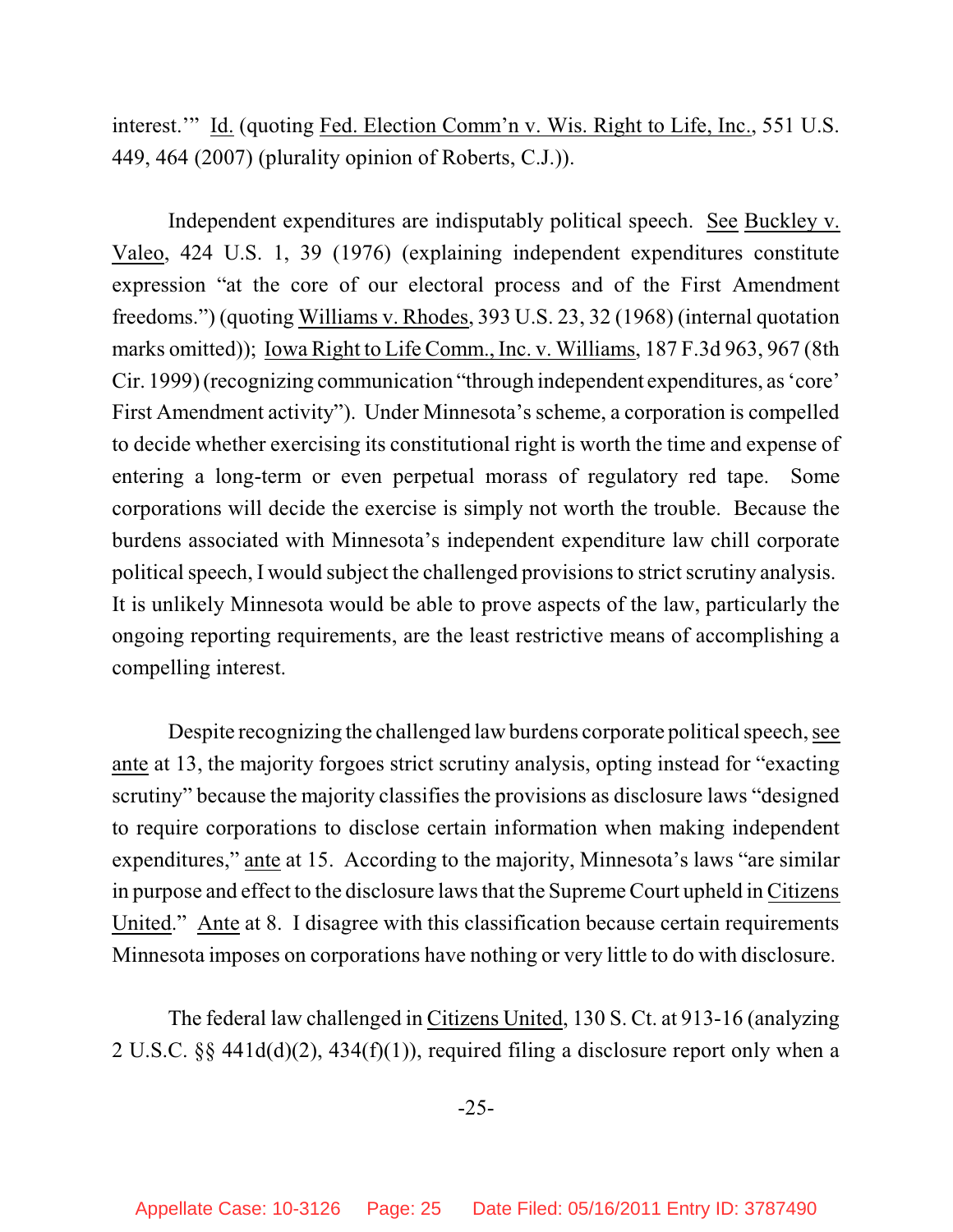corporation (or anyone else) spent more than \$10,000 on electioneering communications (e.g., a television commercial) during any calendar year. See  $§$  434(f). Then, when a communication disclosed " is responsible for the content of this advertising," as required by  $\S$  441d(d)(2), a citizen could identify the responsible party in public records and discover relevant information. See Citizens United, 130 S. Ct. at 916. This event-driven reporting requirement ended as soon as the report was filed. See  $\S$  434(f). The effect of the law—requiring one-time disclosure only when a substantial amount of money was spent—logically matched the government's disclosure purpose. In contrast, the effect of Minnesota's ongoing reporting requirement, which is initiated upon a \$100 aggregate expenditure, and is untethered from continued speech, does not match any disclosure interest. Other requirements, such as requiring a treasurer, segregated funds, and record-keeping, also are only tangentially related to disclosure.

The majority explains that "[i]n Buckley v. Valeo the Supreme Court approved a periodic reporting requirement for entities other than PACs or candidates, necessarily holding that such requirements are not *per se* invalid. 424 U.S. 1, 80-81, 160 (1976)." Ante at 13, n.4 (discussing Buckley's analysis of 2 U.S.C. § 434(e) (1970 ed., Supp. IV), Pub. L. No. 92-225 § 305, 86 Stat. 3 (current version at 2 U.S.C. § 434(c)). But the Court in Buckley was not addressing the periodic nature of the requirements. Instead, the Court was construing the meaning of the word "expenditure" in the statute to ensure it "precisely further[ed]" the government's goal "to promote full disclosure of campaign-orientated spending," id. at 78, and did not violate constitutional due process rights because of vagueness concerns, see id. at 76. Regardless, the law at issue in Buckley only required periodic reporting, which at most would require filing statements through the end of the calender year in which a qualifying independent expenditure was made. See § 434(e). The concern here is not that Minnesota's reporting requirement is periodic; the concern is the reporting requirement is ongoing unless the political fund is terminated or forced to dissolve.

-26-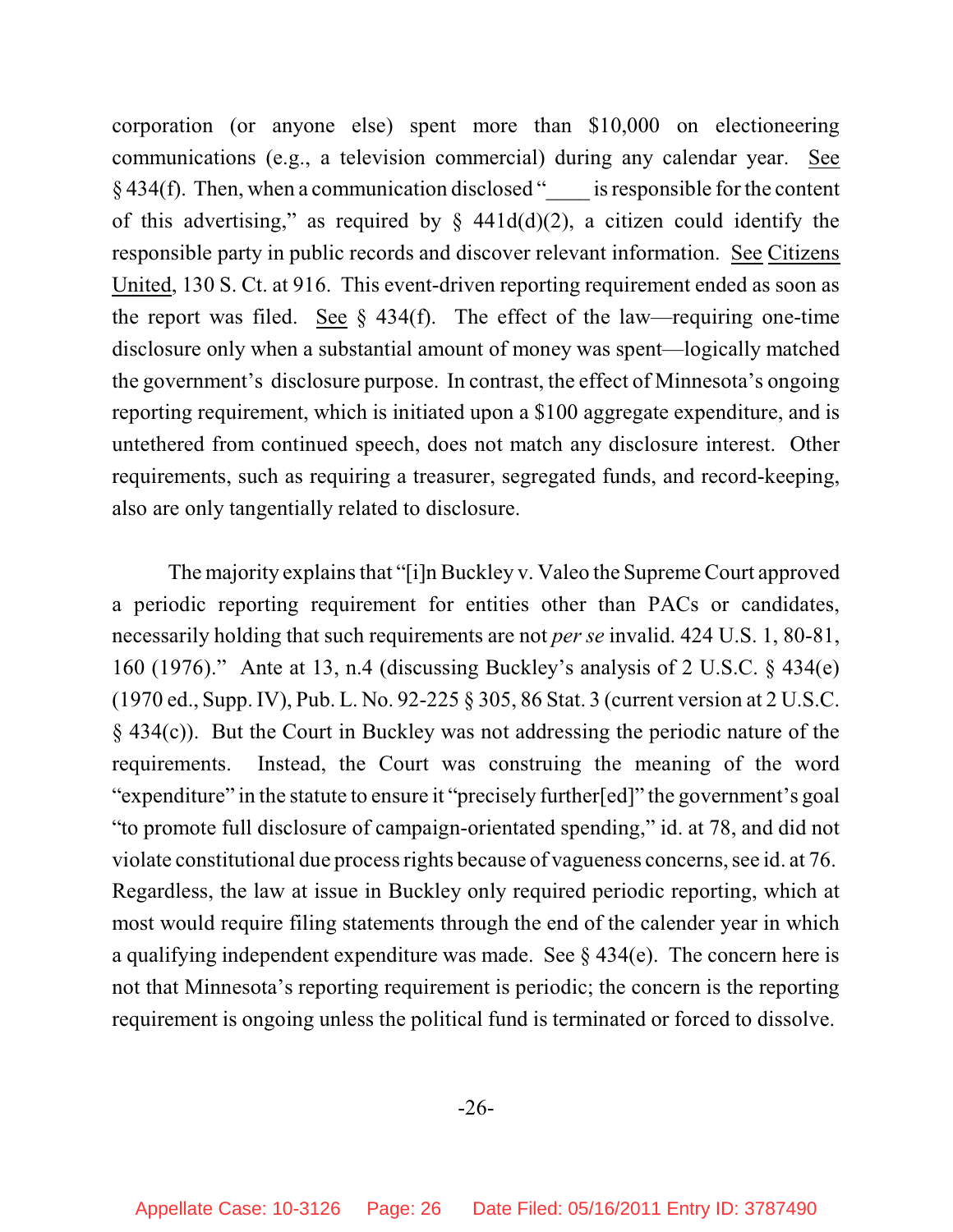Periodic reporting requirements are not per se invalid; but are subject to strict scrutiny, at least when the duration of those requirements is ongoing and indefinite.

A state should not be able to sidestep strict scrutiny analysis simply by labeling burdensome regulations as a "disclosure law," when the effect, if not the design, is to discourage corporate speech. See generally Fed. Election Comm'n v. Mass. Citizens for Life, Inc., 479 U.S. 238, 262 (1986) (engaging in strict scrutiny when reviewing a federal campaign law even though the government claimed the law implicated a disclosure interest); Nat'l Right to Life Political Action Comm. v. Connor, 323 F.3d 684, 694-95 & n.11 (8th Cir. 2003) (discussing strict scrutiny for a law implicating the state's disclosure interest because "state election laws that severely restrict the right of association by attempting to regulate the internal affairs of political organizations must be narrowly drawn to serve a compelling state interest"). Allowing such a characterization of our review process risks transforming First Amendment jurisprudence into a legislative labeling exercise.

Assuming arguendo exacting scrutiny is appropriate, the law still fails because Minnesota is unable to show a substantial relation between its ongoing reporting requirement and any important governmental interest. Though less rigorous than strict scrutiny, exacting scrutiny is more than a rubber stamp. See Buckley, 424 U.S. at 64, 66 (describing exacting scrutiny as a "strict test" requiring more than "a mere showing of some legitimate governmental interest"); Elrod v. Burns, 427 U.S. 347, 362-63 (1976) (noting the "[s]tate may not choose means that unnecessarily restrict constitutionally protected liberty" nor choose a regulatory scheme broadly stifling speech if the state has available a "less drastic way of satisfying its legitimate interests") (quoting Kusper v. Pontikes, 414 U.S. 51, 59 (1973) (internal quotation marks omitted)). Provisions "no more than tenuously related to the substantial interests disclosure serves . . . fail exacting scrutiny." Buckley v. Am. Constitutional Law Found. (ACLF), 525 U.S. 182, 204 (1999) (internal marks omitted).

-27-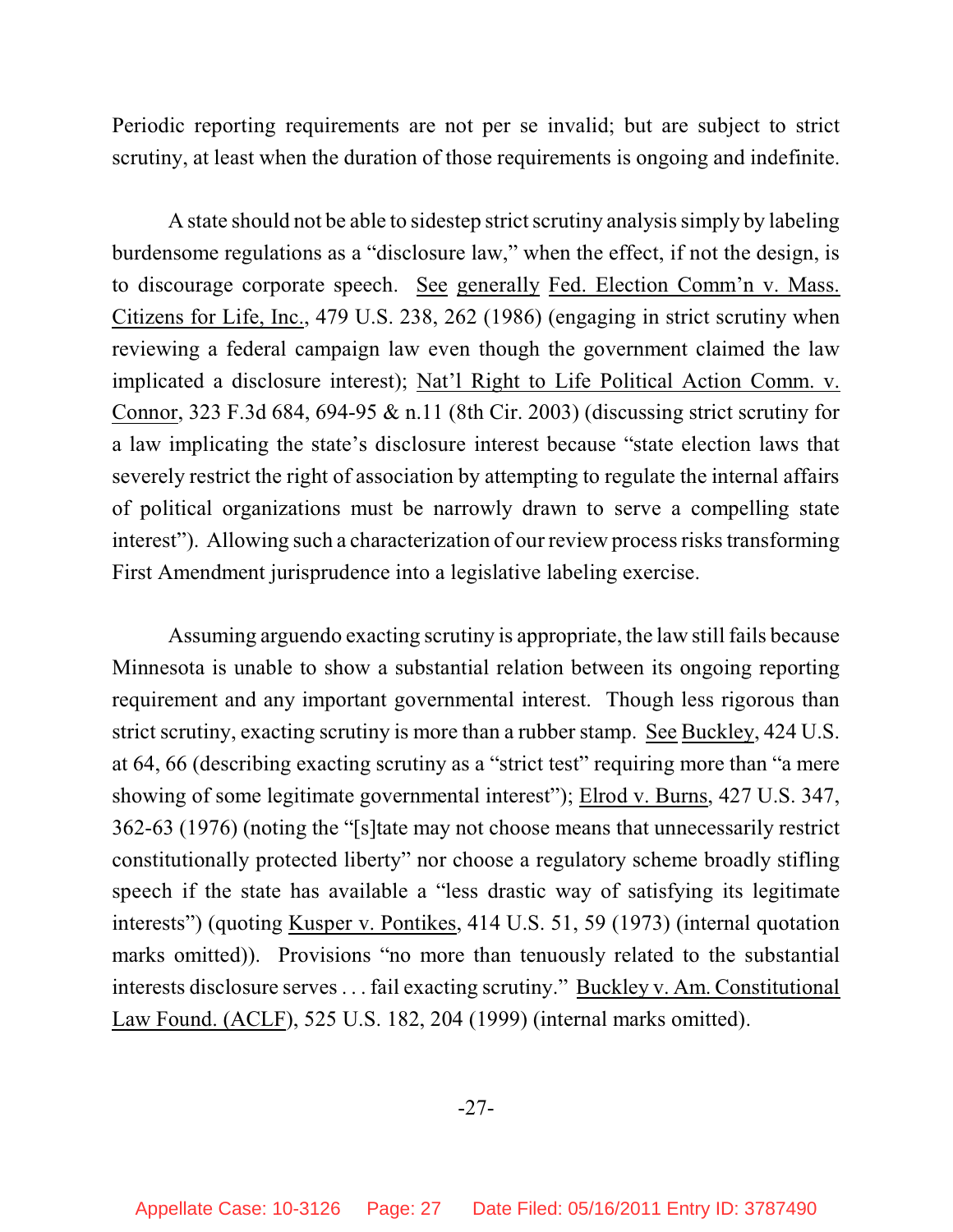Each of Minnesota's provisions should first be reviewed separately to determine whether each regulation is substantially related and necessary to accomplish the identified disclosure interests, see ACLF, 525 U.S. at 201-203 (concluding certain aspects of Colorado's law governing disclosure requirementsfor ballot-initiative proponents failed exacting scrutiny because the state's important interests were adequately met through other valid aspects of the law), and it is Minnesota's burden to establish the required relationship, see Elrod, 427 U.S. at 362 ("The interest advanced must be paramount, one of vital importance, and the burden is on the government to show the existence of such an interest."). For the reasons discussed above, it is doubtful Minnesota can justify the ongoing reporting requirement.

Under either strict or exacting scrutiny, I would hold Minnesota Citizens is likely to prevail on the merits of its challenge to Minnesota's corporate independent expenditure law, and I would reverse the district court's denial of the preliminary injunction. See Phelps-Roper v. Nixon, 545 F.3d 685, 690 (8th Cir. 2008) (reasoning that likely success on the merits in a First Amendment challenge often establishes irreparable harm, a balance of equities in favor of freedom of expression, and public interest). I respectfully dissent from Part II.B. of the majority's opinion.

# **Part II.C.**

I concur with the majority's judgment in PartII.C., affirming the district court's refusal to enjoin Minnesota's ban on direct corporate contributions to candidates and affiliated entities. See § 211B.15, subdiv. 2. In Citizens United, the Supreme Court did not explicitly overrule Fed. Election Comm'n v. Beaumont, 539 U.S. 146 (2003), or the Court's equal protection holding in Austin v. Mich. Chamber of Commerce, 494 U.S. 652 (1990), overruled in part by Citizens United, 120 S. Ct. at 913. Because the Supreme Court has instructed courts to wait for it to overrule its own decisions, see Agostini v. Felton, 521 U.S. 203, 237-38 (1997), the district court did not abuse

-28-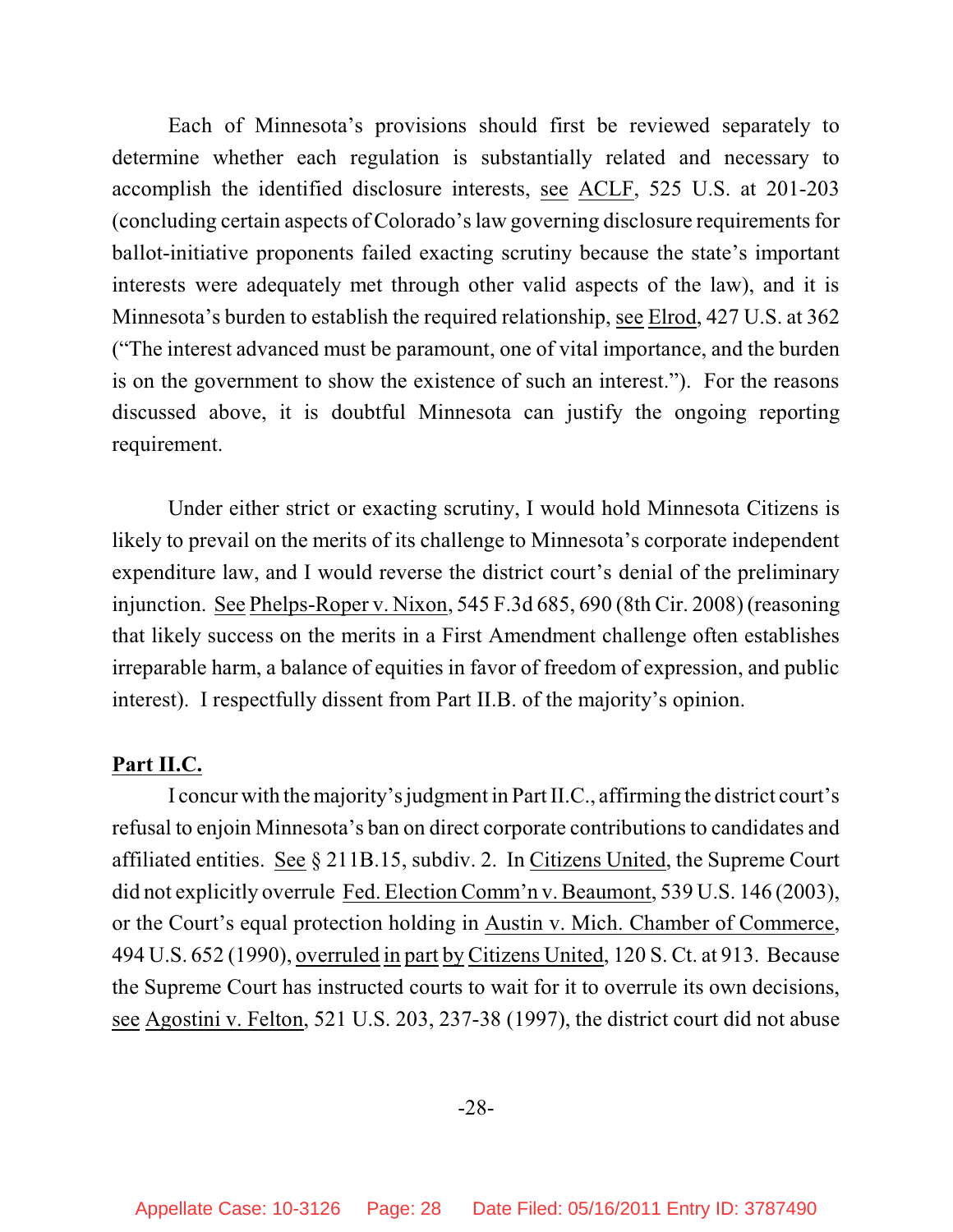its discretion in determining Minnesota Citizens is unlikely to win on the merits of this claim.

I write separately to make two observations. First, Citizen United's outright rejection of the government's anti-distortion rationale, see id. at 130 S. Ct. at 904, as well as the Court's admonition that "the State cannot exact as the price of [stateconferred corporate] advantages the forfeiture of First Amendment rights," Id. at 905 (quoting Austin, 494 U.S. at 680 (Scalia, J., dissenting) (internal quotation marks omitted)), casts severe doubt on Beaumont and Austin, leaving the cases' respective precedential value on shaky ground. See Beaumont, 539 U.S. at 164-65 (Thomas, J., dissenting) (articulating the belief that all campaign finance laws are subject to strict scrutiny and that the Colorado contribution ban was "not narrowly tailored to meet any relevant compelling state interest"); id. at 164 (Kennedy, J., concurring) ("Were we presented with a case in which the distinction between contributions and expenditures under the whole scheme of campaign finance regulation were under review, I might join Justice Thomas' dissenting opinion."); Austin, 494 U.S. at 665- 66 (incorporating much of the Court's now-overruled First Amendment analysis into its equal protection analysis); see also Dallman v. Ritter, 225 P.3d 610, 634-35 (Colo. 2010) (holding a state law allowing corporations to contribute to candidates, but forbidding labor unions from doing the same violated the Equal Protection Clause of the Fourteenth Amendment).

Second, the fact the district court's conclusion does not rise to an abuse of discretion does not mean Beaumont and Austin compel an ultimate holding in favor of Minnesota on this issue. Minnesota Citizens may develop a factual record demonstrating Minnesota's ban on corporate expenditures is not "closely drawn" to a "sufficiently important interest." See Beaumont, 539 U.S. at 162 (quotation omitted). The district court should also be mindful that even under Austin, strict scrutiny is appropriate when reviewing the merits of Minnesota Citizens' equal protection challenge, and it is Minnesota's burden to prove the differences between